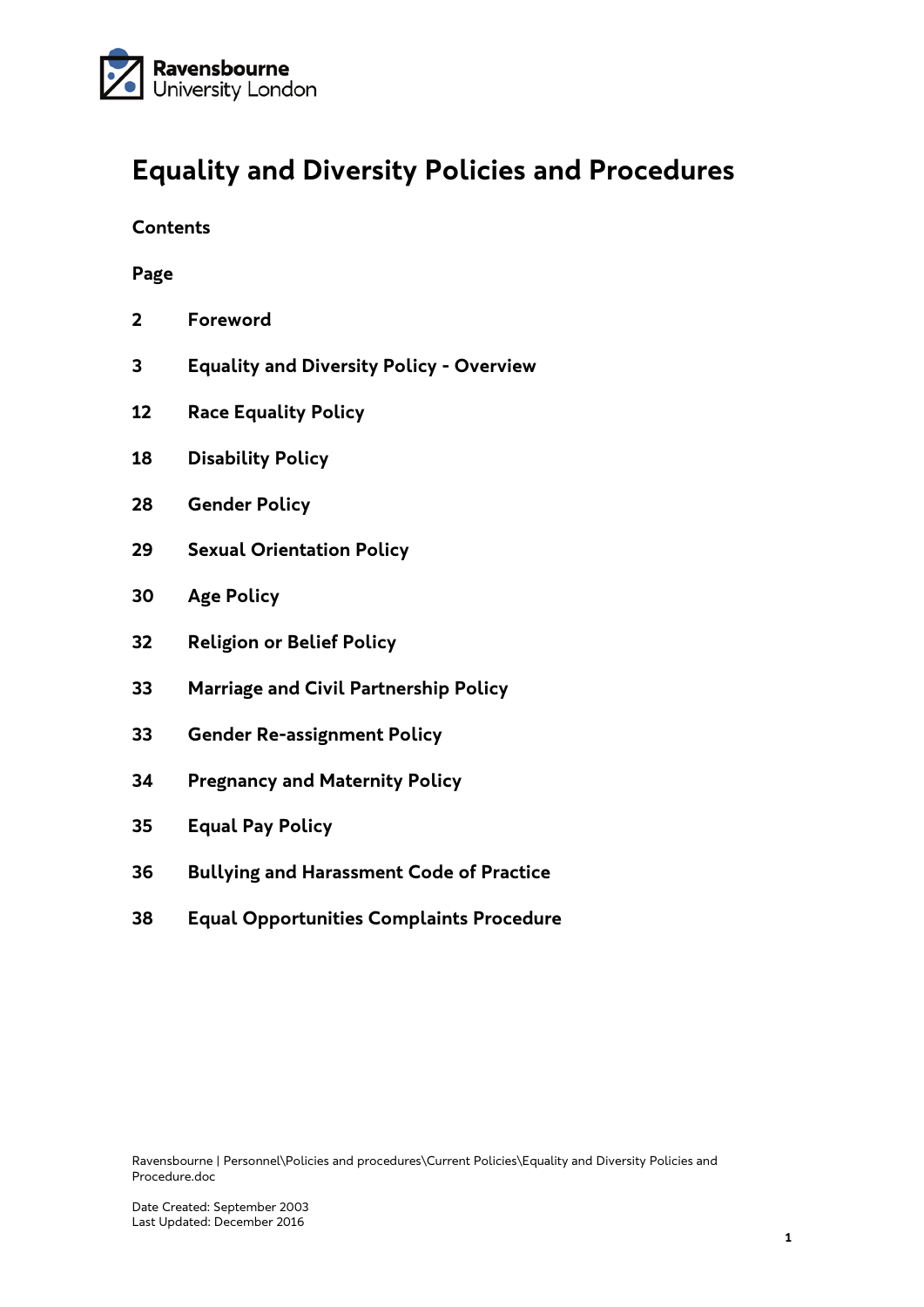

#### **Foreword**

Ravensbourne aims to provide high quality, specialist education in design and communication, meeting the needs of the regional, national and international communities that it serves.

The Governors and Ravensbourne are determined that the Equality and Diversity Policies, underpinned by its supporting policies, shall have a major impact on all aspects of the life of Ravensbourne and be a demonstration of its commitment to meeting these responsibilities in full.

We recognise that we need such Policies within which Ravensbourne's intention can be clearly stated. The framework is explicit in defining how Ravensbourne intends to implement the Policies and emphasises the responsibility of all staff to ensure that both its letter and spirit are integrated into the daily life of Ravensbourne.

We look to all staff and students to understand and interpret how these Policies affect their own role and how they will contribute to the Policies' success.

**Professor Linda Drew Director and Chief Executive**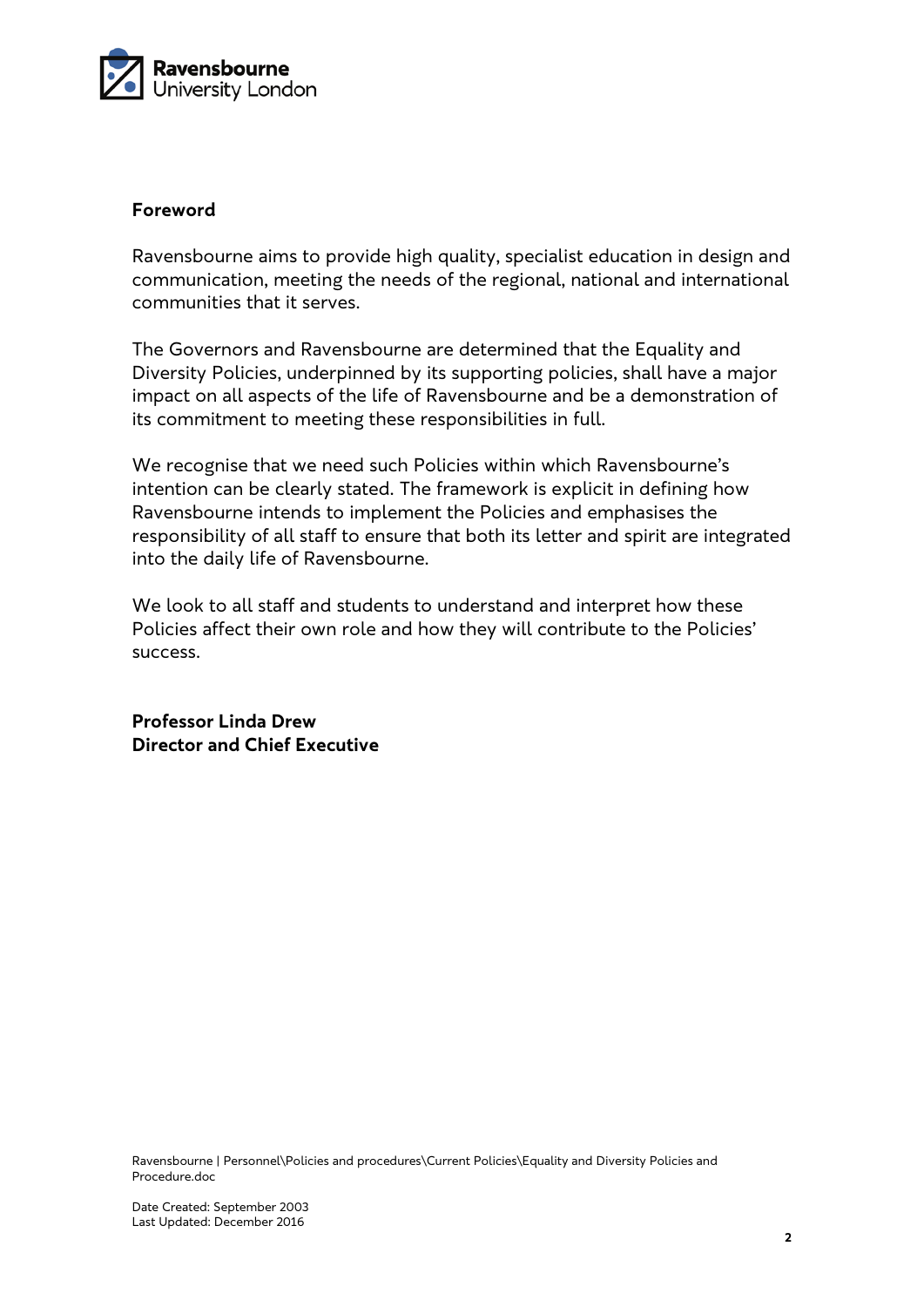

# **Equality and Diversity Policy – Overview**

#### $\mathbf{1}$ **Introduction and Context**

- $1.1$ Ravensbourne aims to, "provide high quality, specialist education in design and communication, meeting the needs of the regional, national and international communities that it serves." Ravensbourne recognises and accepts that it has a legal and moral obligation for the prevention and elimination of discrimination in any form.
- $1.2$ The management, staff and students of Ravensbourne are committed to developing a community which continually strives to achieve equality of opportunity. Ravensbourne aims to promote good relations among its staff and students and to create a learning environment within which all members of the community can fully realise their individual potential.
- $1.3$ Ravensbourne wishes to ensure that all staff and students work in a climate free from unfair treatment, harassment or abusive behaviour. Ravensbourne recognises that discrimination can manifest itself in different ways and that its effect is destructive both to those who experience it and to those who cause it.
- $1.4$ Ravensbourne acknowledges and accepts its legal responsibility to protect and enhance the rights of students and staff in the promotion of equality of opportunity. It will take positive steps to raise awareness about equality of opportunity on its courses and amongst employees by providing training and through the dissemination of information. In its policies and decisions Ravensbourne seeks to ensure that it covers all the protected characteristics in the Equality Act 2010 and that noone is unlawfully discriminated against on the basis of gender, sexual orientation, marital or civil partner status, gender reassignment, race, religion or belief, colour, nationality, ethnic or national origin, disability or age, pregnancy or maternity or on the basis of trade union membership or the fact that they are a part-time worker or a fixedterm employee.
- Ravensbourne's staff and applicants for employment shall not be  $1.5$ disadvantaged by any policies or conditions of service which cannot be justified as necessary for operational purposes. Ravensbourne will continue to strive to work within legislative requirements as well as promoting best practice.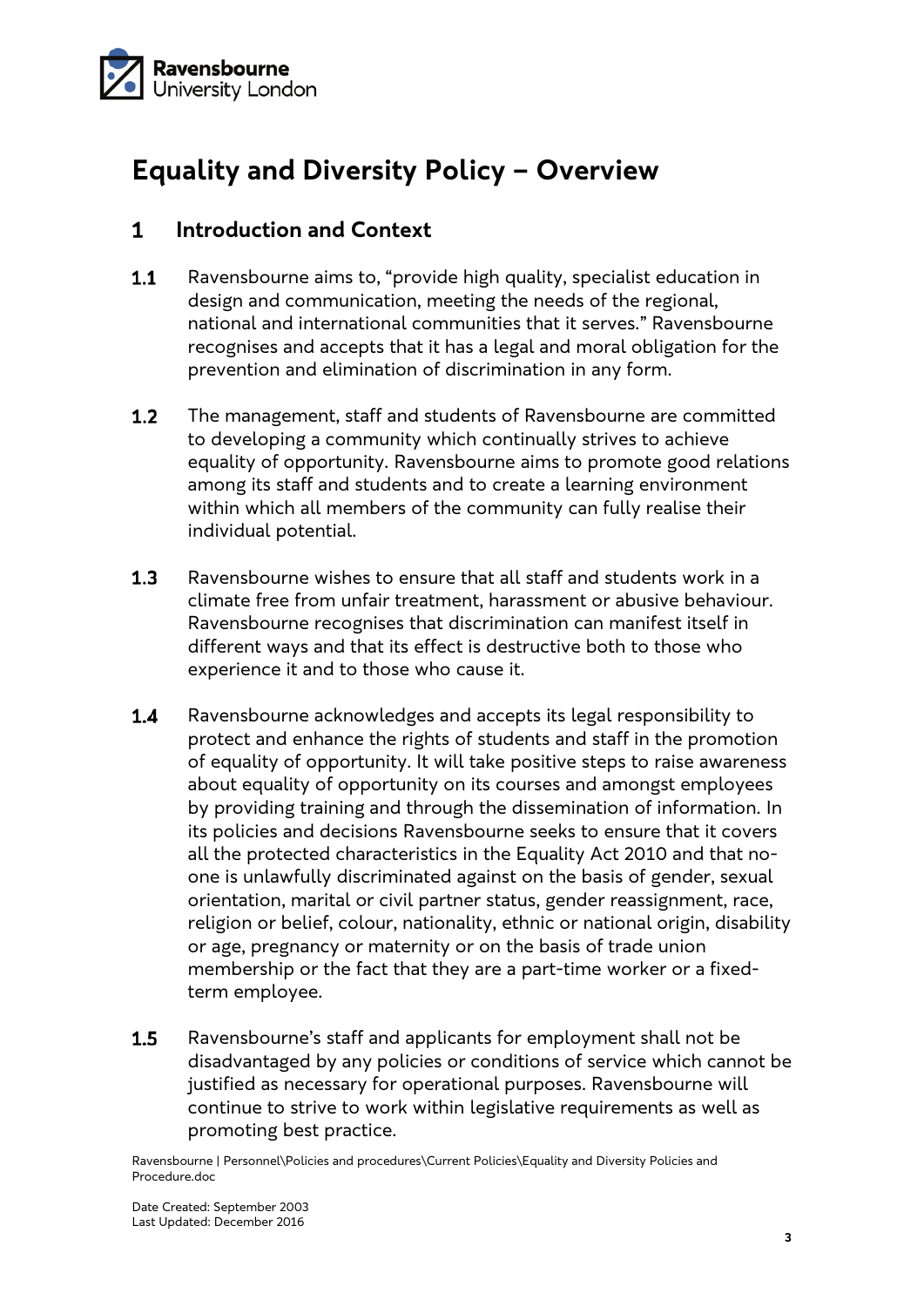

1.6 This policy has been reviewed in line with the Equality Act, which was introduced in October 2010. This covers all protected characteristics under the one Act. This policy is therefore presented as a single document, and includes separate policies on each of the strands.

#### $\overline{2}$ **Scope**

- $2.1$ Ravensbourne will continue to strive to ensure that equality of opportunity is embedded in the delivery of all educational activities and related services. Ravensbourne will also continue to ensure that all Human Resources policies and practices adhere to the principles of equality of opportunity.
- $2.2$ Ravensbourne aims to ensure that those students with the potential to benefit from higher and further education have the opportunity to do so, whatever their background. This means providing for the needs of a growing group of independent learners with a broad variety of life and educational experiences. We understand that students may return to study within an educational environment on more than one occasion across their lifetime in order to refresh their knowledge, upgrade their skills and sustain their employability and that Ravensbourne needs to be able to respond to the changing needs of these learners.
- $2.3$ Ravensbourne will continue its programme of outreach work to raise awareness of what it can offer and to develop bespoke routes of access in partnership with schools, further education colleges and voluntary-sector organisations. This programme will continue to focus on increasing representation among students from families who would not previously have considered Higher Education, those from minority ethnic backgrounds, part time learners and those with disabilities. We will work in close co-operation with partners in the creative industries to demonstrate the vocational outcomes of higher and further education and to assist industry partners in meeting their own objectives of inclusivity and diversity.

#### 3 **Diversity**

 $3.1$ Ravensbourne will encourage all staff and students to recognise, value and reflect positively the contributions of individuals of different social backgrounds, cultures, religions, abilities, and ages. Through training they will be encouraged to see diversity as a strength and something that adds value to Ravensbourne. Staff and students must be made to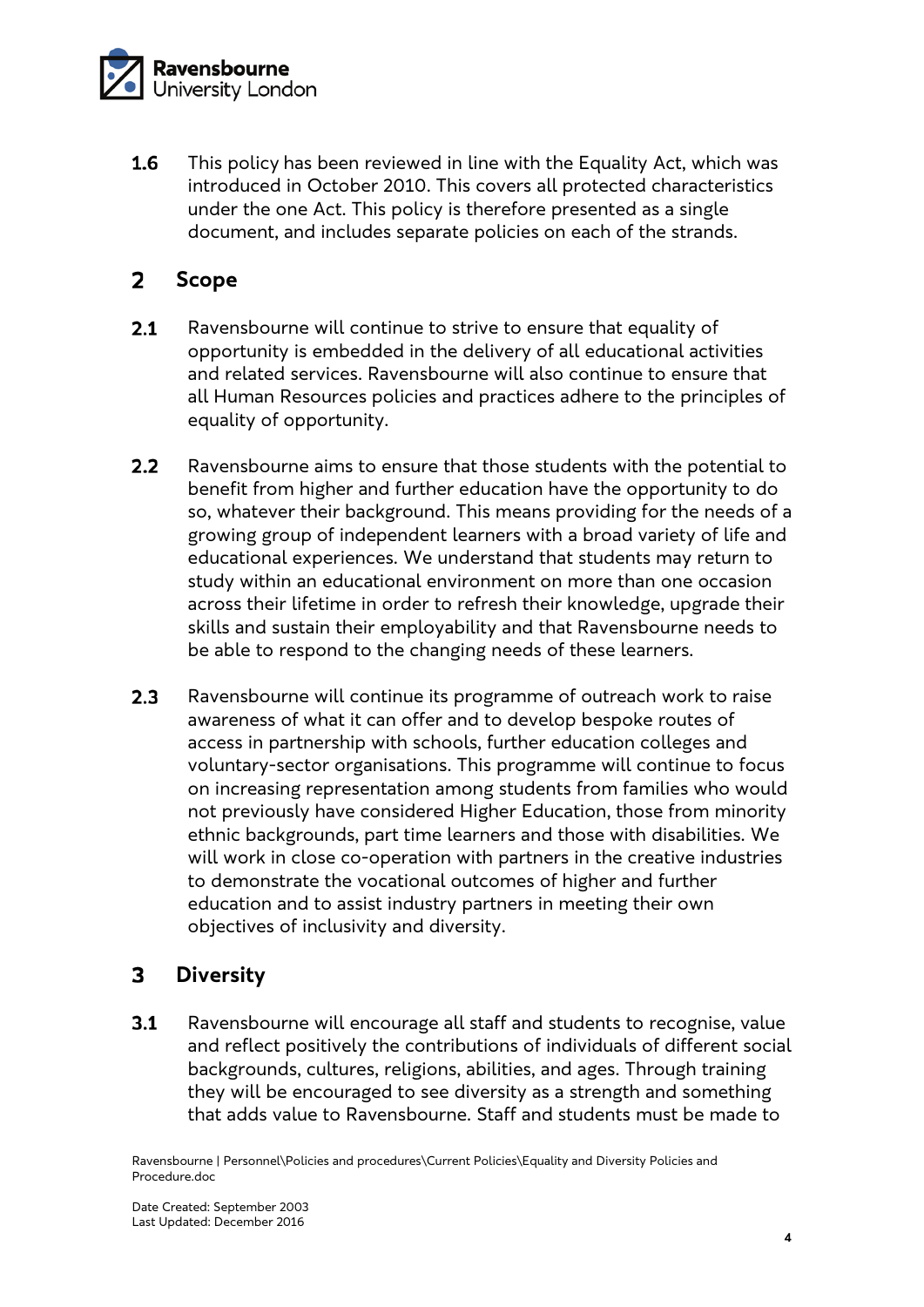

feel that their culture is respected within the Institution. Our core statements about diversity are that Ravensbourne will:

- **3.1.1** Continue to raise levels of participation on courses achieving a community that reflects its core commitment to diversity. To do this Ravensbourne will actively encourage participation by under achieving minority groups
- **3.1.2** Seek to make a significant contribution to the diversity of practitioners within the Creative Sectors through increasing the diversity of its learners
- **3.1.3** Seek to equalise access where gender, age or other factors are currently limiting opportunity
- **3.1.4** Work towards supporting flexible working for those with particular needs or circumstances where this is appropriate
- **3.1.5** Seek to raise the achievement of learners who currently underachieve
- **3.1.6** Strive to make the learning experience more inclusive, eliminate unlawful discrimination and promote equality of opportunity for all learners and staff
- **3.1.7** Endeavour to work with external agencies to provide smooth progression routes onto Ravensbourne courses for students who might not normally apply
- **3.1.8** Aim to reflect the communities that it serves in terms of our composition of students and staff
- **3.1.9** Aim to enhance competitiveness by attracting competent members of staff who understand the needs of their clients and respect and value diversity
- 3.1.10 Aim to increase Ravensbourne's market share by attracting a more diverse range of students.
- $3.2$ Ravensbourne accepts that its workforce and student population consist of a diverse population of people. Ravensbourne will make every effort to harness these differences, thus creating an environment in which all staff and students feel valued, where their talents are fully utilised, and in which organisational goals are met.

Ravensbourne | Personnel\Policies and procedures\Current Policies\Equality and Diversity Policies and Procedure.doc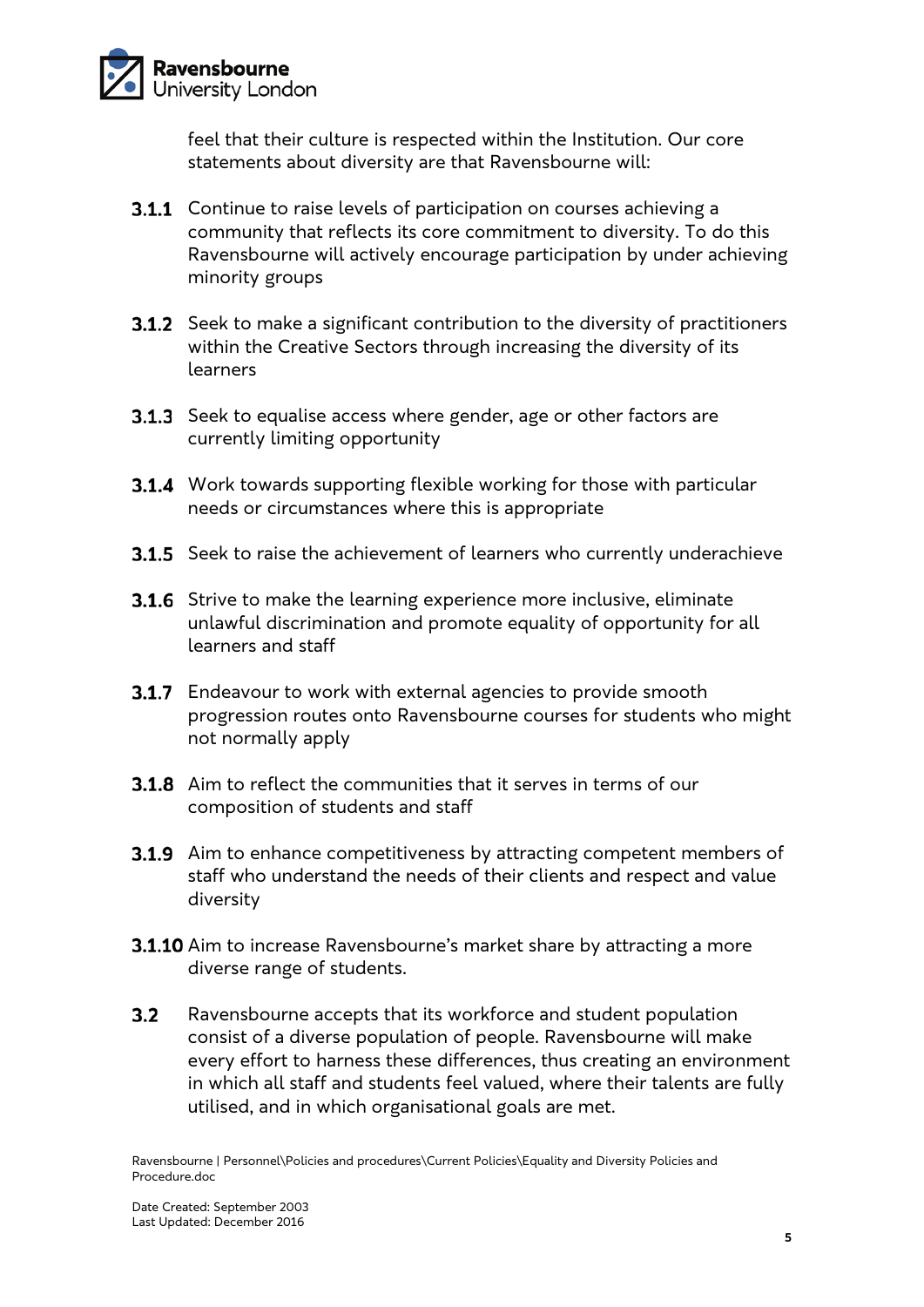

#### 4 **Responsibilities**

- $4.1$ All members of Ravensbourne staff, students and contractors, will be responsible for their actions. It is the duty of all members of staff and every student to avoid discriminatory practices and to actively discourage others who may engage in discriminatory activities.
- $4.2$ The following have specific duties and responsibilities:
- **4.2.1** The Director has overall responsibility for equal opportunities. The Director is accountable to the Board of Governors, who are ultimately responsible for ensuring that Ravensbourne complies with its obligations under the relevant legislation
- 4.2.2 All Managers are responsible for the day-to-day implementation of this policy and its delivery (as per the Action Plan) in their area of responsibility
- 4.2.3 The Director of Human Resources is responsible for all aspects of equal opportunities in employment and staff development matters. This includes all staff related monitoring for ensuring the effectiveness of this policy. This information is then presented in the form of an annual report
- **4.2.4** The Director of Academic Services has senior management responsibility for progressing the Equality Agenda in relation to student related matters. The Director of HR has senior management responsibility for progressing the Equality Agency for all staff related issues. This will include dissemination of information, co-ordination and as appropriate preparation and presentation of student-related reports.
- **4.2.5** All Managers are responsible for taking action to ensure that this policy is implemented in the operation and delivery of all academic programmes and related services.
- **4.2.6** Equality Impact Assessments will be conducted as necessary by the HR Officer or Department Heads to determine whether the policy has a differential impact on a particular group. Whilst impact assessments are no longer a legal requirement under the Equality Act 2010, they will still be undertaken for all equality areas as good practice.
- **4.2.7** All staff and students are responsible for ensuring that at no time do any of their actions or omissions constitute an act of unlawful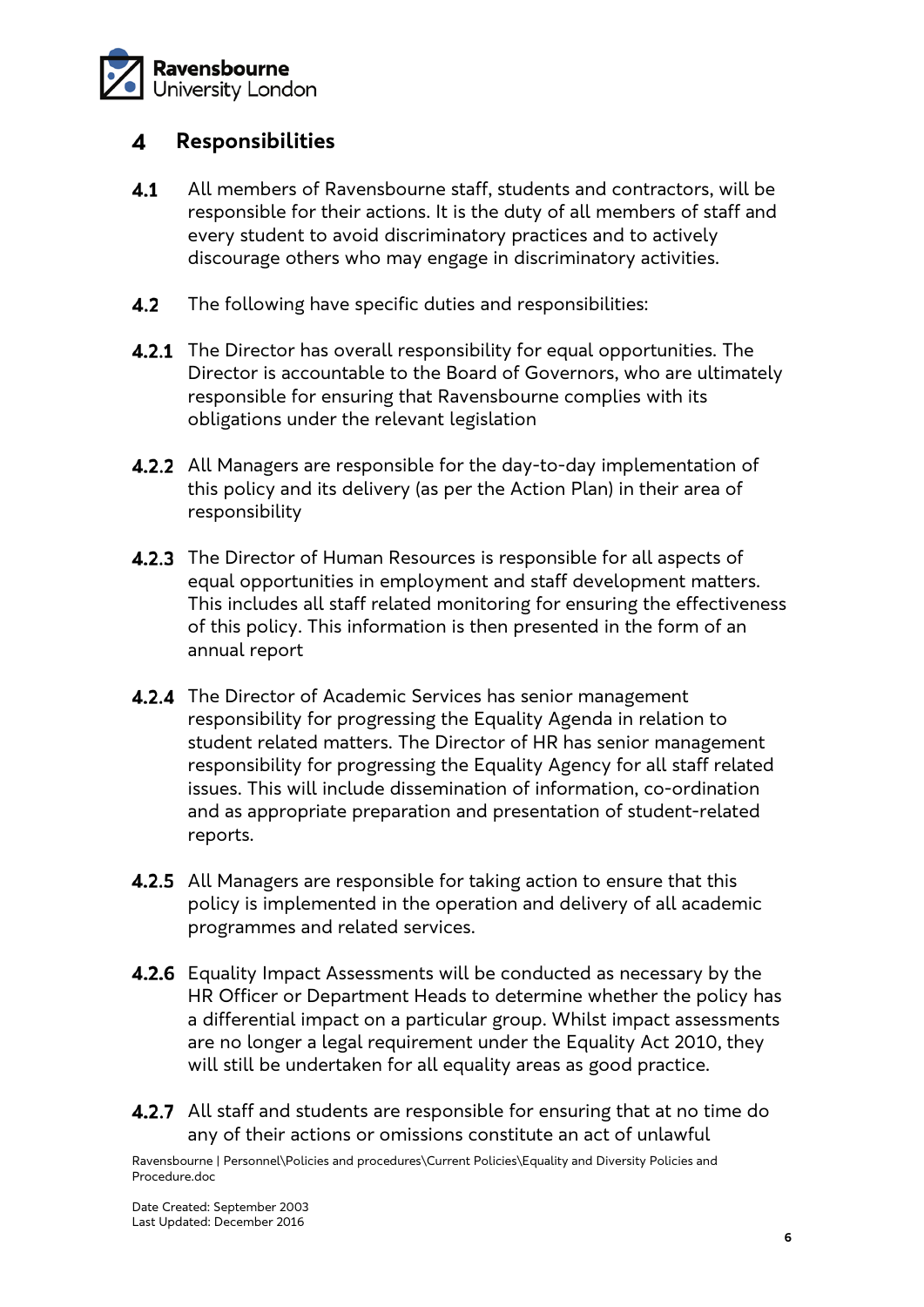

discrimination, harassment or victimisation. Individuals may be held personally accountable via Ravensbourne's Grievance and Disciplinary Policies and Procedures.

4.2.8 Contractors, Visitors, Clients and Suppliers of Goods and Services as well as people not employed directly by Ravensbourne, who play a part in the delivery of Ravensbourne services, are required to operate within the scope of this policy or to evidence their commitment to equality of opportunity through their own equal opportunities policy. Business Incubatees are also required to demonstrate their commitment to equality of opportunities and operate within the scope of this policy.

#### 5 **Implementation**

- $5.1$ Student Enrolment, Selection and Progression
- **5.1.1** Ravensbourne welcomes applicants with particular learning and support needs and will seek to ensure that all individuals have equal opportunity to fulfil their potential. Ravensbourne will continue to improve access to its facilities and to make speedy responses to identified needs.

Ravensbourne invites all potential applicants to discuss the details of their requirements with staff and will endeavour to make all reasonable efforts to enable the applicant to benefit from and succeed within Ravensbourne.

It is Ravensbourne's policy to make decisions regarding student recruitment and selection wholly on the basis of the individual's potential to benefit from and succeed within Ravensbourne's mission to deliver high quality, specialist education. Judgements about student achievement and progression are made on the basis of objective information and through fair and transparent procedures.

#### $5.2$ Student Admissions

- **5.2.1** Whilst pursuing Ravensbourne's mission as a centre of high quality specialist education, it is important that all applications are dealt with efficiently and fairly. In the admission of students, Ravensbourne is committed to ensuring that:
- 5.2.1.1 No one receives less favourable treatment on grounds of gender, sexual orientation, marital or civil partner status, gender reassignment,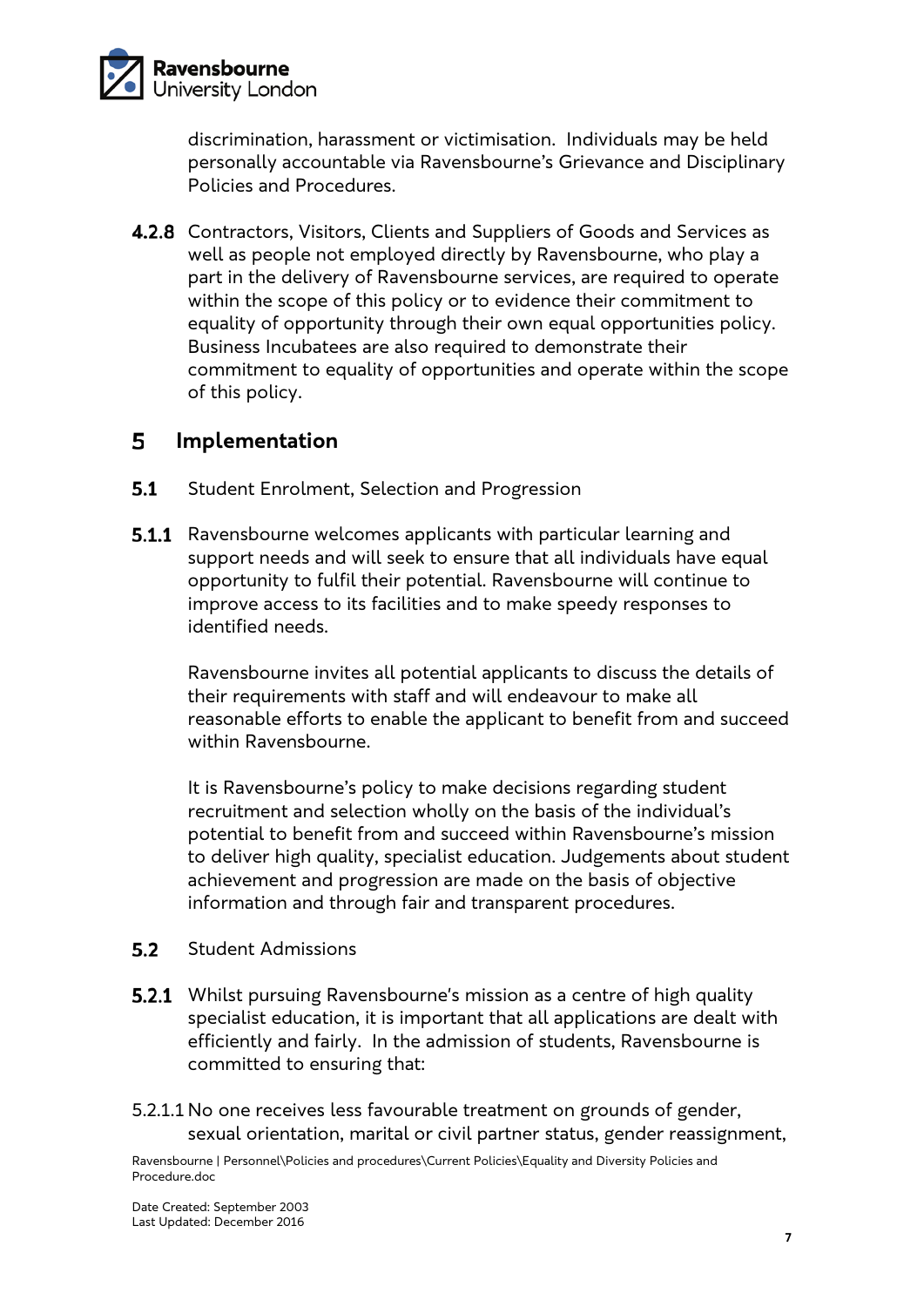

race, religion or belief, colour, nationality, ethnic or national origin, disability or age, pregnancy or maternity or socio-economic background;

- 5.2.1.2 Applications from people with disabilities, learning difficulties and particular learning needs are welcomed;
- 5.2.1.3 Selection criteria and procedures are kept under review so as to ensure that individuals are selected and treated solely on the basis of their relevant merits and abilities.
- 5.2.1.4The Director of Academic Services will monitor application and enrolment statistics on these matters to ensure that Ravensbourne's equal opportunities commitments are being met.
- $5.3$ Curriculum and Course Monitoring
- **5.3.1** The Learning, Teaching and Student Experience Committee is the body responsible for taking into account issues of diversity, inclusivity and equal opportunities in the design and delivery of the curriculum and in teaching, learning and assessment methodologies.
- **5.3.2** Course teams are responsible for implementing the equal opportunities policy on a day-to-day basis.
- **5.3.3** Boards of Studies and the Curriculum and Programmes Board are responsible for monitoring equal opportunities through termly meetings and the Annual Course Monitoring (ACM) process, reflecting on student feedback.
- 5.3.4 ACM will include analysis of statistical information in relation to the characteristics of applicants and selection and enrolment of students.
- **5.3.5** Students are encouraged to make comments on equality of opportunity as part of this process.
- **5.3.6** Course Leaders will address any identified areas of individual learning needs in liaison with the Student Services department. Staff development sessions will be planned in response to any recurring areas of identified learning needs. These will be discussed at the Learning, Teaching and Student Experience Committee.
- **5.3.7** Any general issues from this monitoring will be highlighted in annual monitoring report(s) to the Academic Board.

Ravensbourne | Personnel\Policies and procedures\Current Policies\Equality and Diversity Policies and Procedure.doc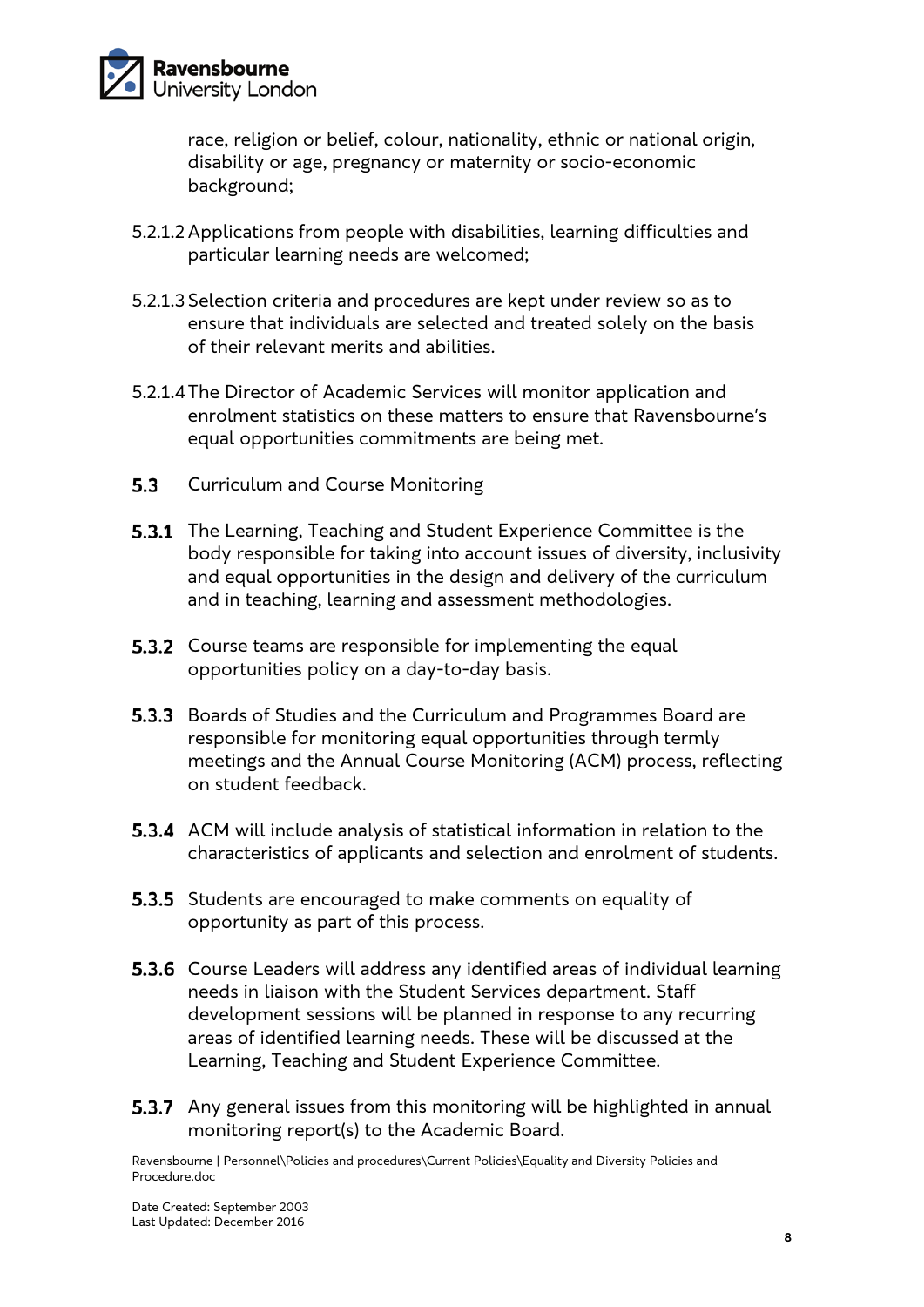

- $5.4$ Counselling, Advice and Guidance for Students
- **5.4.1** In organising and resourcing its support services, Ravensbourne is committed to providing a professional, fully confidential counselling service to all students. It will make every effort to meet the needs of students who may have particular difficulties related to their work or other aspects of their lives in Ravensbourne.
- **5.4.2** Ravensbourne will provide counselling, health, financial and housing advice to students on an individual basis, and a system of tutorial advice, guidance and support at course level.
- **5.4.3** Ravensbourne is committed to supporting the spiritual and worship needs of all members of Ravensbourne where a room is provided for any religious group that wishes to meet or for any individual who needs private space to worship.
- $5.5$ Staff Recruitment and on-going Professional Development
- **5.5.1** The recruitment and appointment of staff is made on the basis of relevant ability and potential. All staff have equal access to training and professional development support and activities. Positive efforts are made to raise awareness among staff of equal opportunities issues that affect their role and to be responsive to the needs of staff and of the Institution. A positive approach will be adopted by all staff and students involved in the process of recruitment, to ensure that unlawful discrimination which might deter potential staff and students does not occur.
- **5.5.2** The Director of Human Resources will be responsible for monitoring equal opportunities in employment generally and prepare make an annual report.
- **5.5.3** Ravensbourne is committed to staff development opportunities, training and education for staff to raise awareness about equality of opportunity policies and practices.
- **5.5.4** The Director of Human Resources and Director of Academic Services will be responsible overseeing the implementation, monitoring of legal requirements and for disseminating information.
- **5.5.5** The induction package for new members of staff will include an introduction to Ravensbourne's Equality and Diversity Policy.

Ravensbourne | Personnel\Policies and procedures\Current Policies\Equality and Diversity Policies and Procedure.doc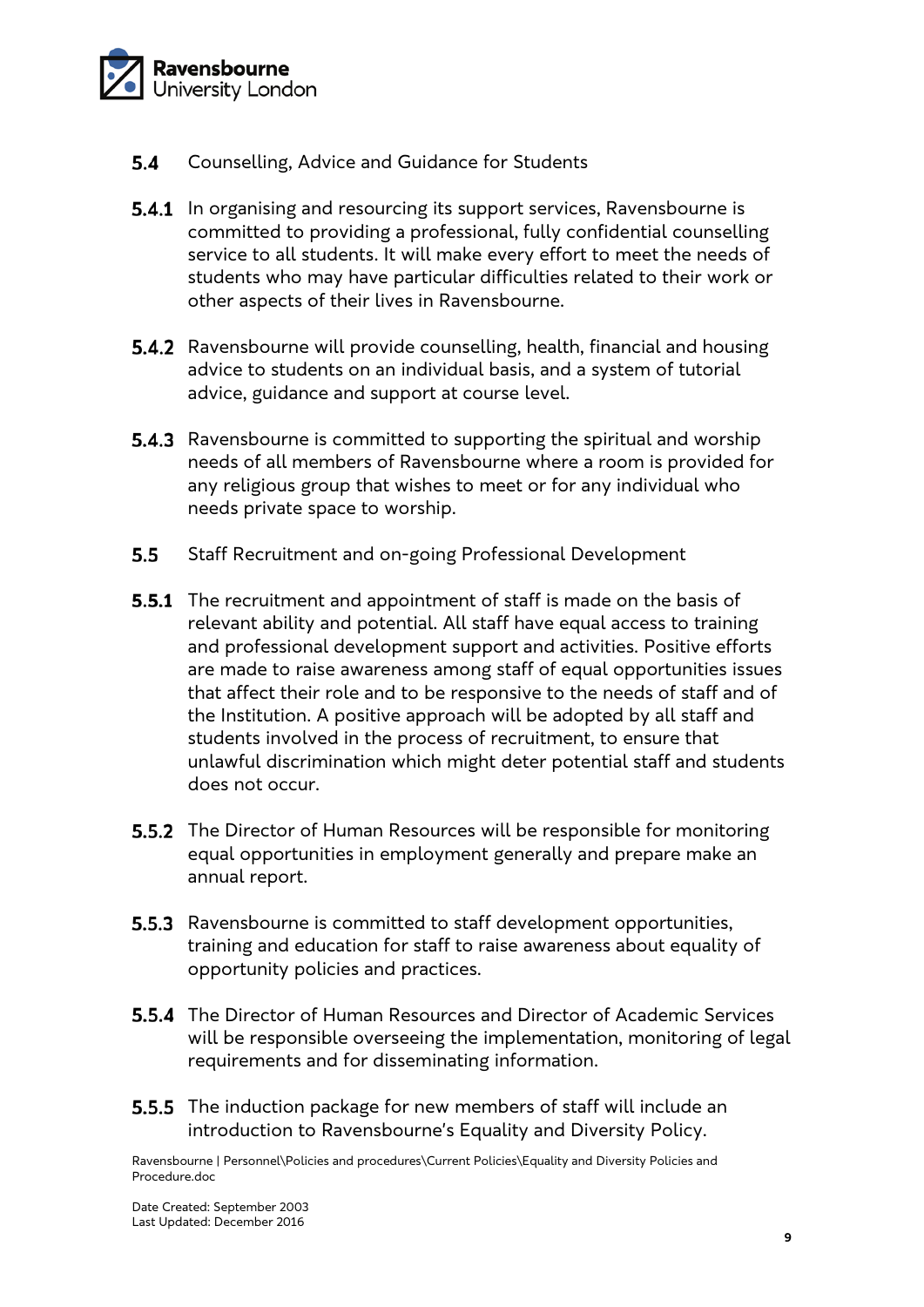

- **5.5.6** Ravensbourne is committed to equal opportunities in staff development and wishes to ensure that all its staff are provided with the provision of appropriate opportunities to keep abreast of developments affecting the way they work. All staff will have equal access to funds for staff development through agreed disbursement procedures devised by the Director of Human Resources.
- **5.5.7** Line managers' are required to ensure through the Annual Performance Review and Development (APRD) process that their staff are offered appropriate training and development opportunities in accordance with Ravensbourne's Staff Development Policy. This includes in-house and external training and professional development.

#### 6 **Monitoring and Evaluation**

- $6.1$ Ravensbourne is committed to monitoring and evaluation through carrying out impact assessments in order to provide essential statistical information in relation to the effectiveness of its policies in practice.
- $6.2$ People making applications to Ravensbourne for employment will be requested to indicate their equalities information as perceived by themselves.
- $6.3$ As part of the registration process, students will be requested to indicate their equalities information as perceived by themselves.
- $6.4$ In keeping with best practice, Ravensbourne will monitor, by racial group:
	- Student admission and progress; and
	- Staff recruitment and career progress.
- $6.5$ Ravensbourne will monitor all aspects which relate to equality of opportunity including age, disability, gender, marital status, racial group, religious belief and sexual orientation using Ravensbourne impact assessment policy and process. Statistical monitoring will form part of Course reviews, Registry reporting and Human Resource reporting.
- 6.6 Reporting figures are monitored so as to test: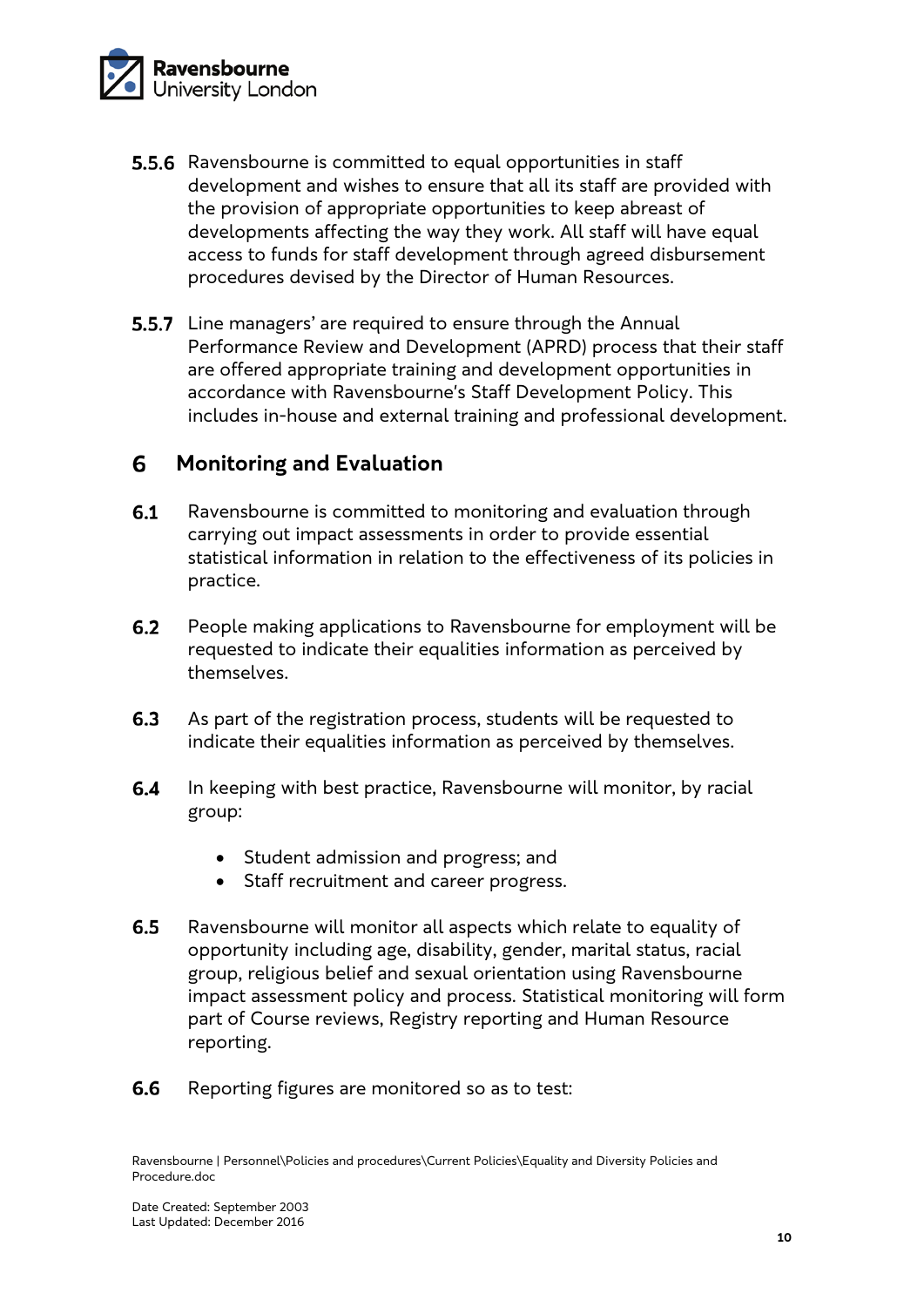

- **6.6.1** Levels of participation in Ravensbourne under or over representation of people from a particular racial group and consequent impact;
- **6.6.2** Levels of quality whether or not all community groups receive an equally good service;
- **6.6.3** Levels of relevance whether the policies, initiatives and services provided by Ravensbourne address the real needs of specific community groups;
- **6.6.4** That the numbers, types and outcomes of complaints of race discrimination and/or racial harassment made by members of staff and students in different parts of Ravensbourne are monitored; and
- **6.6.5** Levels of appropriateness whether the policies, initiatives or services provided by Ravensbourne are delivered and received in a way that is culturally sensitive and respectful. Where, as the result of the monitoring process, it is demonstrated that policies and procedures give rise to an adverse impact or a differential impact on members of minority racial groups.
- **6.6.6** Once established, monitoring will continue to be conducted and kept under review (please see Equality Action Plan for more detail on monitoring for race equality).

#### **Legal Authority**  $\overline{7}$

- $7.1$ Ravensbourne has a legal responsibility for ensuring compliance of all of the appropriate sections of the following Acts, Regulations and Reports:
	- Disability Discrimination Act 2005
	- Public Order Act, 1986
	- Rehabilitation of Offenders Act, 1974
	- Data Protection Act, 1998
	- The Human Rights Act, 1998
	- Equality Act 2006
	- The MacPherson Report (The Stephen Lawrence Inquiry) 1999
	- Equality Act 2010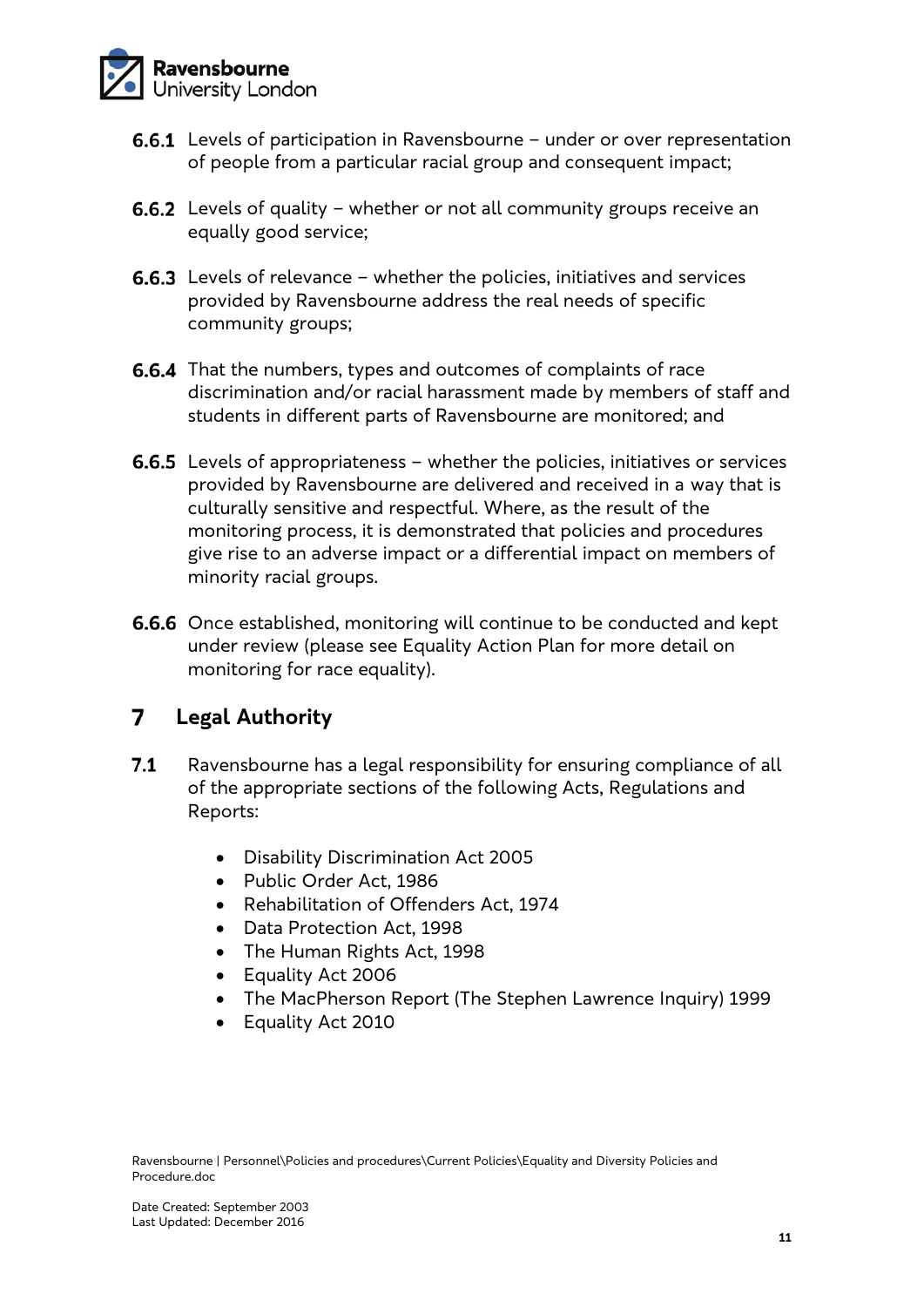

#### **Responding to Feedback / Complaints** 8

- $8.1$ Ravensbourne will respond positively to constructive criticism and to any complaint that relates to harassment, discrimination and equality of opportunity.
- $8.2$ Ravensbourne will seek to provide a supportive environment for those who wish to make complaints of harassment and discrimination.
- $8.3$ Ravensbourne has a Complaints procedure for students and a Grievance procedure for staff that apply to those complaints that occur in relation to this policy and that cannot be resolved informally.

#### **Race Equality Policy**  9

- $9.1$ Ravensbourne is committed to promoting race equality and tackling race discrimination. This policy is a fundamental part of that commitment. Through its implementation Ravensbourne aims to ensure that the promotion of good race relations and the elimination of race discrimination continues to remain central to its activities and permeates its ethos. This policy forms part of Ravensbourne's overall Equality and Diversity Policy that seeks to provide a holistic approach to achieving equality of opportunity for staff and students.
- $9.2$ The Equality Act replaces and consolidates all existing equality legislation including the Race Relations Act 1976 (as amended by the Race Relations (Amendment) Act 2000), which sought to eliminate discrimination on the grounds of race. The Equality Act continues to protect people against discrimination on the grounds of their race, which includes colour, nationality, ethnic or national origin.

# 10 Scope

- **10.1** There is no formal requirement in the Equality Act for an employer to put in place an equality policy, however a systematic approach to developing and maintaining good practice is the best way of showing an organisation is taking its legal responsibilities seriously. Ravensbourne will therefore have in place arrangements to:
- 10.1.1 Assess the impact of its policies on students and staff of different racial groups;

Ravensbourne | Personnel\Policies and procedures\Current Policies\Equality and Diversity Policies and Procedure.doc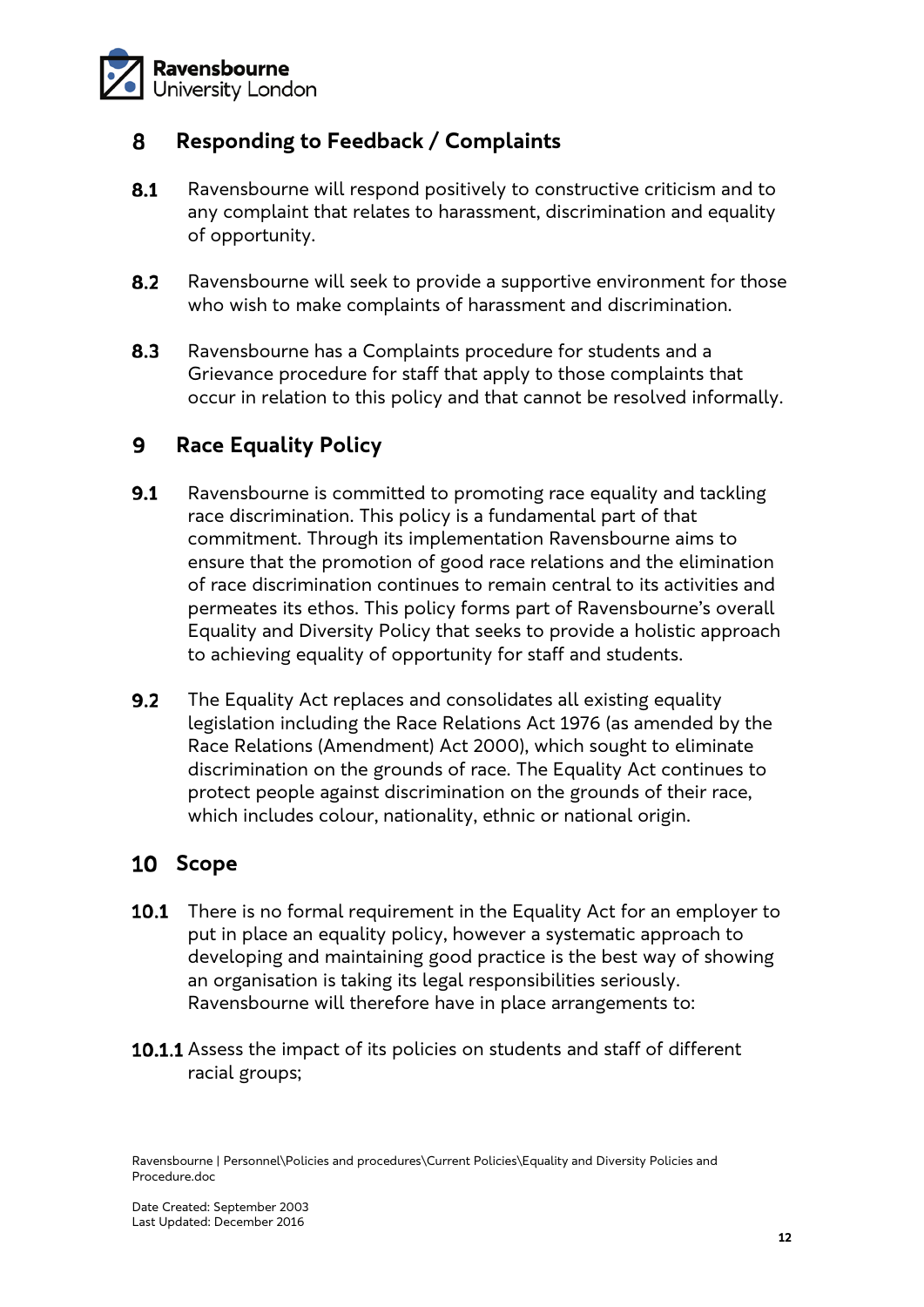

- 10.1.2 Monitor, by reference to those racial groups, the admission and progress of students and the recruitment and career progress of staff; and
- 10.1.3 Publish its race equality policy and the results of its assessment and monitoring.
- 10.2 These duties will support Ravensbourne in ensuring it complies with best practice. Throughout this policy and procedure reference to a racial group conforms to the definition contained in the Equality Act 2010 i.e. a group of people defined by colour, ethnicity, race, nationality, national or ethnic origins.
- 10.3 This document aims to fulfil Ravensbourne's duty in relation to the publication of a policy. Ravensbourne recognises that the publication of a policy alone is not enough to ensure it meets best practice standards and that it has an obligation to continue to ensure that the policy is translated into practice and everyday life at Ravensbourne. In order to enable the policy to continue to remain common institutional practice, Ravensbourne will continue, through training, to raise the awareness of every student, member of staff and service provider of the value of cultural diversity. Ravensbourne will also ensure that all complaints of race discrimination are dealt with swiftly and effectively. The policy is linked with the other strands of equality policy to ensure that race equality is appropriately mainstreamed.
- 10.4 Mainstreaming race equality into the ethos and everyday life of Ravensbourne will include a periodic evaluation of all of Ravensbourne's functions with the aim of identifying those which have race equality relevance. The implementation of policies and procedures compliant with the best practice and statutory requirements. Distribution of the policy to all staff and students and appropriate service providers, implementing staff awareness and training programmes. Investigation of any complaint of racial discrimination using the disciplinary / complaints procedure as appropriate and the integration of race equality issues and actions into an annual monitoring and review process.
- **10.5** Ravensbourne also recognises that as a matter of best practice an impact assessment must be undertaken on this policy. The policy and impact assessment will be reviewed as necessary by the HR Officer in order to assess and evaluate progress against the stated equality targets in the Equality Action Plan.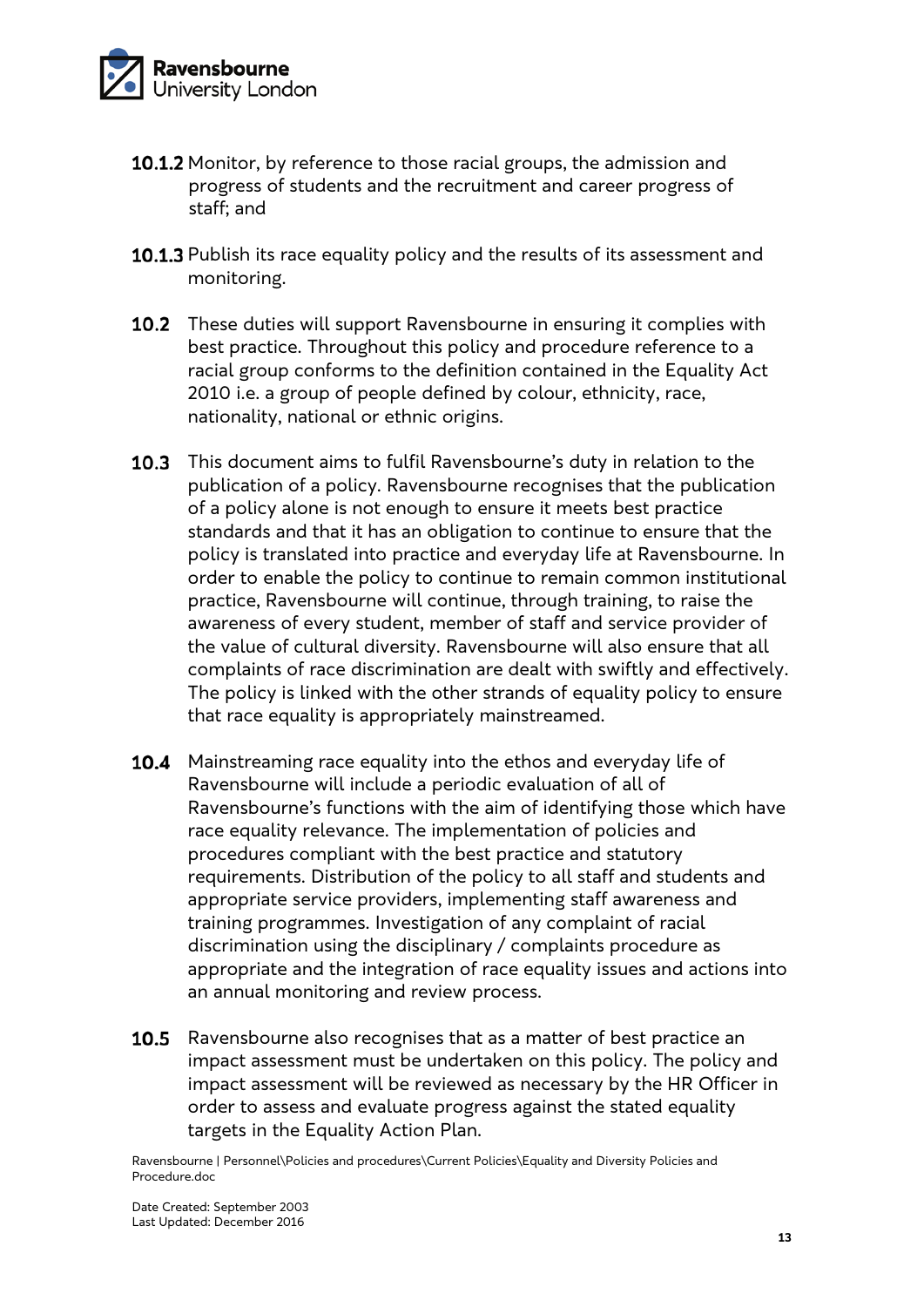

# 11 Background

- 11.1 Ravensbourne relocated to the Greenwich Peninsula in September 2010, which forms part of the Royal London Borough of Greenwich. The demographic profile of the Royal London Borough of Greenwich varies considerably from that of Bromley, where the Institution was previously based. Greenwich has one of the largest minority populations in the southeast – a factor that currently informs the context for Ravensbourne's recruitment strategy.
- 11.2 Greenwich is a racially diverse borough; 52.3% of the population are white and other ethnic groups (BME) make up 47.7% of the population (2011 Census).
- $11.3$ Ravensbourne is a small university-sector Institution, primarily engaged in the delivery of professionally oriented honours degree, sub-degree and taught postgraduate programmes in Design, Media and Communication. The Institution in 2015-16 had a total of 2,570 students, offering 51 courses across Further and Higher Education. The Institution attracts students from a varied range of cultures and backgrounds and includes representation from 95 countries. For 2015- 16, the Institution's overseas students made up 4% (97) of the total student population. Students from other European Union Countries made up 4% (100) of the full-time student body.
- 11.4 As at 31<sup>st</sup> August 2016, Ravensbourne employed a total of 216 staff comprising 94 academic staff and 122 support roles. A further 185 hourly-paid lecturers were also engaged across 2015-16. The ethnic origin of staff shows that black and other ethnic groups comprise 23% of staff. In this respect, Ravensbourne's ethnic profile is below the ethnic groups of people who reside in Greenwich, however this is an increase of 7% from 2014-15, showing that the Institution is starting to reflect the local equality profile.

# **Responsibilities**

12.1 The Board of Governors is ultimately responsible for ensuring that Ravensbourne complies with its obligations under the relevant legislation and with the commitments set out in this policy. The Director of Academic Services will prepare a report on the implementation, progress and achievements (by reference to identified targets).

Ravensbourne | Personnel\Policies and procedures\Current Policies\Equality and Diversity Policies and Procedure.doc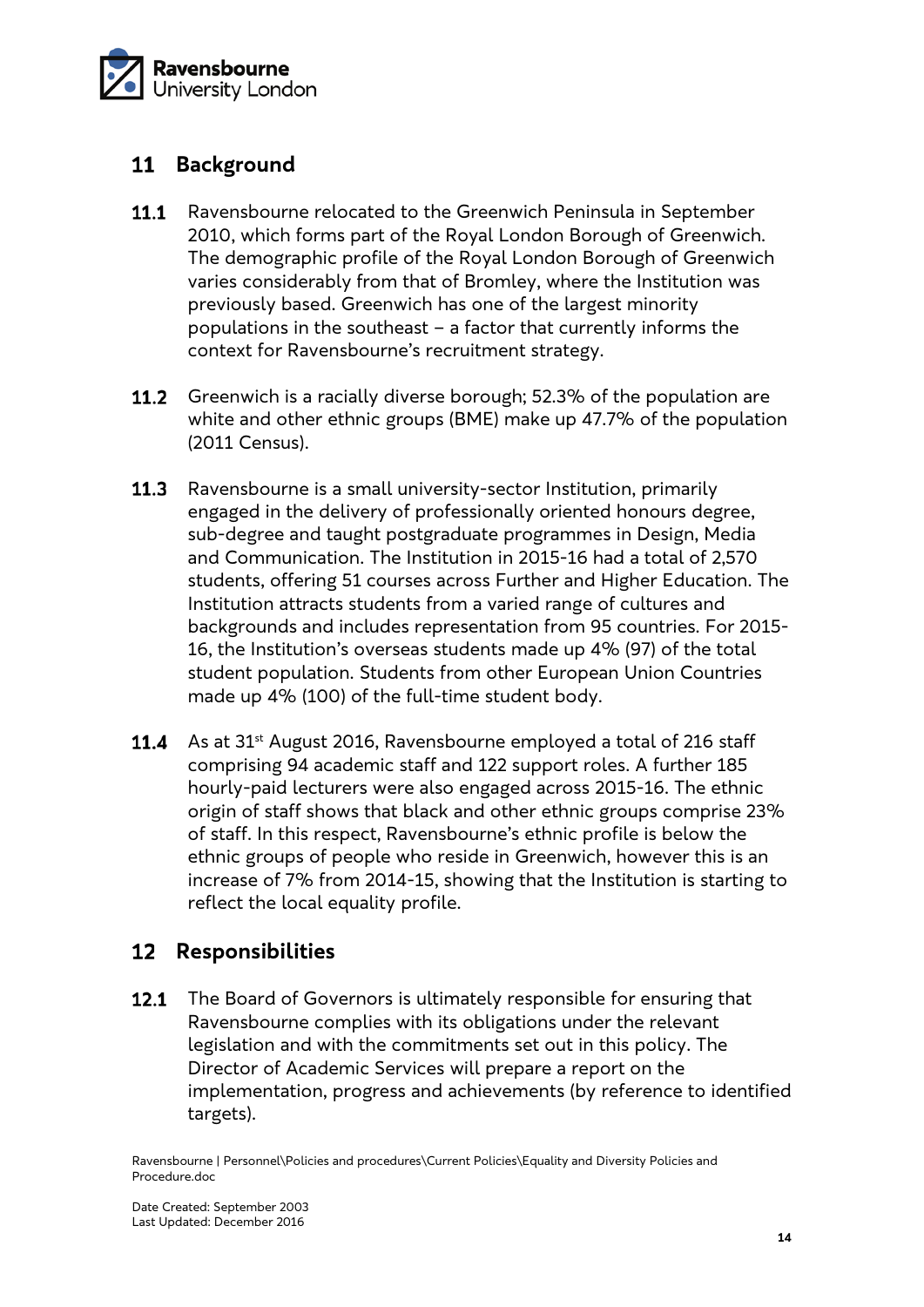

- The Director/CEO may delegate their responsibilities under this policy  $12.2$ to another manager, of sufficient status to decide and implement the policy.
- 12.3 All staff will be responsible for:
- 12.3.1 The delivery and implementation of this Policy;
- 12.3.2 Promoting racial equality and good race relations and not discriminating because of race;
- 12.3.3 Keeping abreast of race relations legislation by attending training and information opportunities;
- 12.3.4 Familiarising themselves with all amendments and updates to the policies or procedures of which they might be notified by Human Resources from time to time; and
- 12.3.5 Ensuring that all new members of staff receive a copy of this policy and codes of practice and achieve an understanding and appreciation of its central role in informing Ravensbourne's operations.
- **12.4** All students have a legal and moral responsibility for:
- 12.4.1 Adhering to the standards of behaviour expected by Ravensbourne through this Race Equality Policy and supporting Codes of Practice;
- 12.4.2 Ensuring that at no time do any of their actions or omissions constitute an act of discrimination, harassment and ultimately victimisation;
- 12.4.3 Promoting understanding, empathy and respect for all cultures, encouraging an appreciation and understanding of a range of beliefs and religious convictions as they relate to race equality; and
- 12.4.4 Identifying any possible barriers to race equality and assisting Ravensbourne in the removal of those barriers.

# **Assessing the Impact of Policies**

13.1 Ravensbourne has a duty to assess the impact of its policies (including the Race Equality strand of the Equality and Diversity Policy) on students and staff from different racial groups. For this purpose, the term "policies" includes not only formal written policies but also informal and unwritten policies, practices and decision-making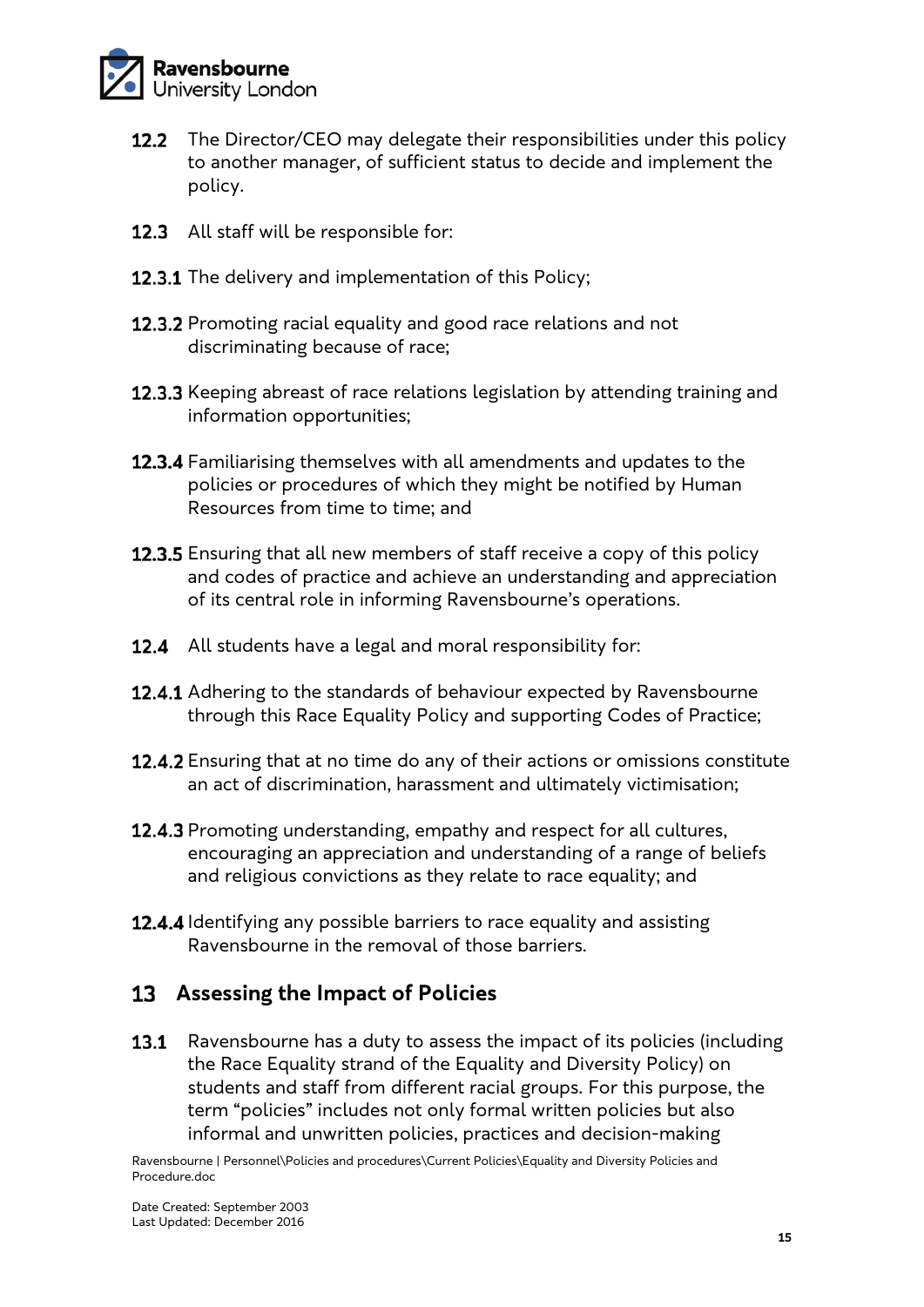

processes and functions which qualify as being race equality relevant and which may have an impact on members of different racial groups.

# 14 **Publication**

- 14.1 The Race Equality strand of the Equality and Diversity Policy will be reviewed annually.
- 14.2 Following the annual review, digital copies will be made available to all staff and service providers.
- 14.3 Ravensbourne will publish the results of its assessments and monitoring under this policy annually.
- **14.4** The material will be accessible on Ravensbourne's intranet site at http://intranet.rave.ac.uk/. A copy of it will also be available in printed form and if requested, be made available in alternative formats, for example Braille disk, audio cassette and minority languages. These can be obtained by contacting Human Resources.

### **Compliance, Complaints and Links with other Policies**

- 15.1 This policy complements Ravensbourne's Equal Opportunities Policy, Bullying and Harassment Code of Practice, and staff and student complaints/grievance and disciplinary procedures. Any act or omission by any member of staff or student or service provider which is not compatible with Ravensbourne's duties to promote good race relations, eliminate race discrimination and to promote equality of opportunity, will be treated very seriously by Ravensbourne and may lead to disciplinary action up to dismissal/ exclusion from Ravensbourne. In the case of service providers this may lead to termination of the service contract.
- $15.2$ The Macpherson Report defines a racist incident as: 'any incident which is perceived to be racist by the victim or any other person'.
- 15.3 It is clear from the Macpherson Report that the consequences of a failure to adopt transparent and robust equality policies and procedures can be divisive, wide ranging and render the functioning of Ravensbourne impossible.
- **15.4** Direct Discrimination means treating one person less favourably than another because of race. This type of behaviour can occur because of the individual's race, the individual's perceived race or the individual's

Ravensbourne | Personnel\Policies and procedures\Current Policies\Equality and Diversity Policies and Procedure.doc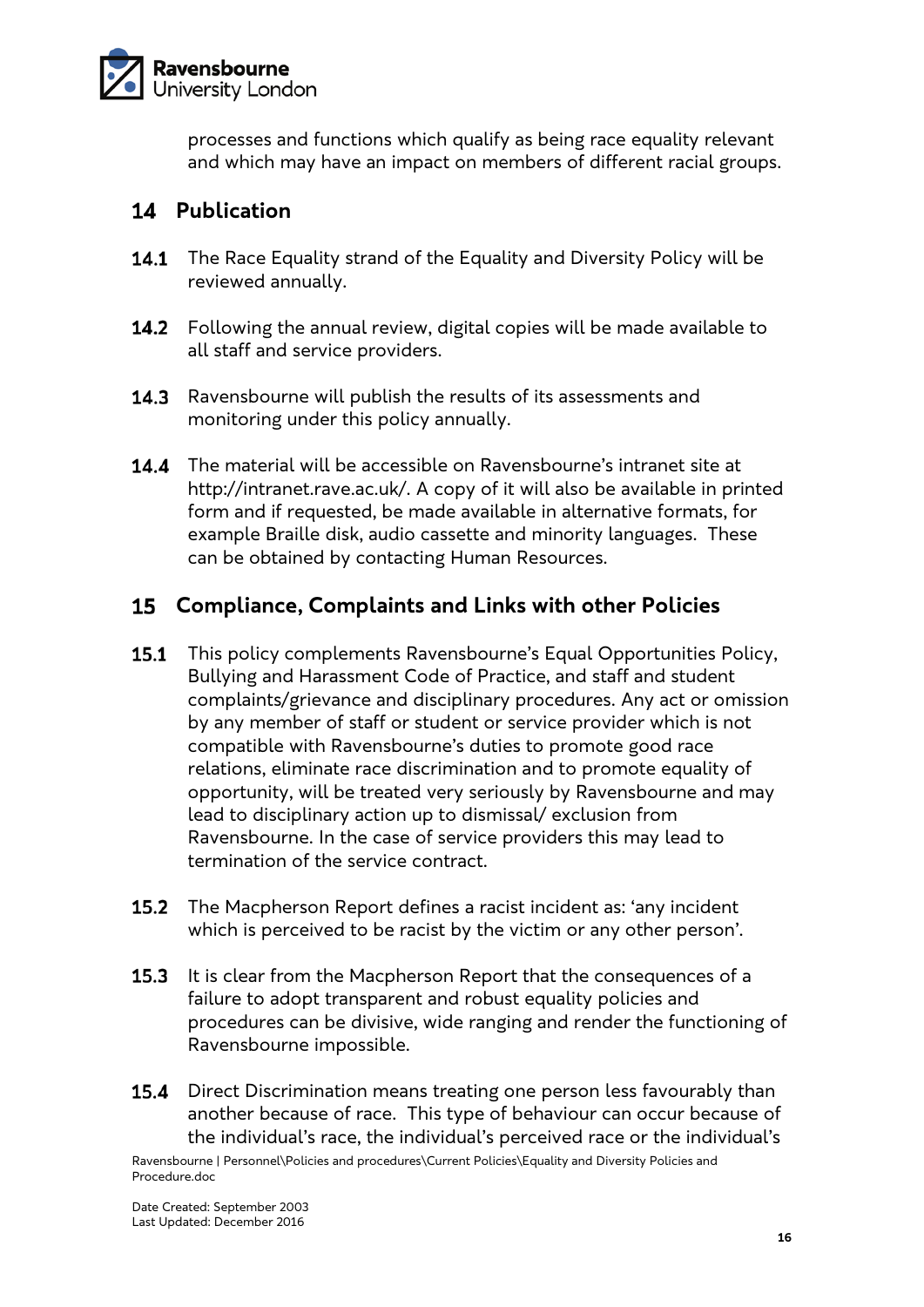

association with another person of a particular race. Direct Discrimination is unlawful under the Equality Act 2010.

- $15.5$ Indirect Discrimination means that a rule or condition that is applied equally to everyone can be met by a considerably smaller proportion of people from a particular racial group; the rule is to their disadvantage; and the condition or rule cannot be justified on nonracial grounds. All three conditions must apply.
- **15.6** Bullying and harassment may take many forms. For example: derogatory comments, undermining of status or authority - whether by direct or indirect means, or whether physically or mentally. It may take place via e-mail, face-to-face, and over a long or short period of time.
- $15.7$ Staff, students and service providers:
- 15.7.1 Must be assured that if they have any concerns (however trivial or seemingly inconsequential) about any individual incident or ongoing or established practice or procedure they must feel encouraged to raise these immediately. It should be clearly understood that it is the individual responsibility of everyone to work towards eliminating racial discrimination and to promote equal opportunities and good relations between people of different racial groups.
- 15.7.2 Will be provided with clear avenues of complaint and processes and redress in the Student Contract Handbook and the Equal Opportunities Complaints Procedure at the back of this document. Any individual who believes that they have been subjected to racial discrimination and / or harassment will be advised to follow the Staff Complaints Procedure contained within the Equal Opportunities Policy and Codes of Practice / Student Complaints Procedures detailed in the Student Contract Handbook.

# **Training and Policy Dissemination**

- 16.1 Ravensbourne will ensure that:
- 16.1.1 The Board of Governors have access to the E-learning equality modules which address race equality issues;
- 16.1.2 All new members of staff and students receive induction training in relation to Ravensbourne's commitment to the promotion of good

Ravensbourne | Personnel\Policies and procedures\Current Policies\Equality and Diversity Policies and Procedure.doc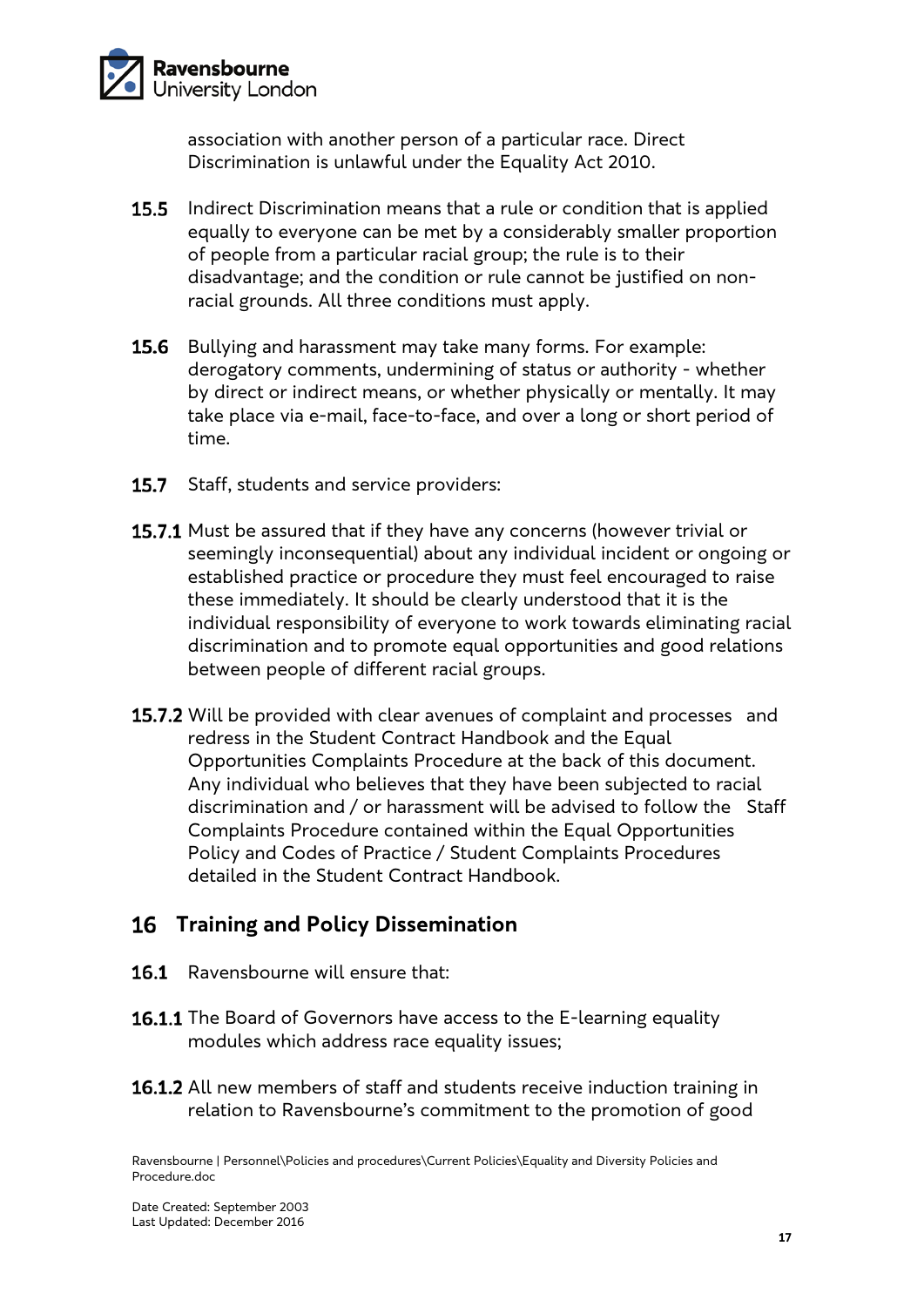

race relations and the elimination of racial discrimination and in relation to the implementation of this policy;

- **16.1.3** All staff receive appropriate 'refresher' training at least once every three years; and
- 16.1.4 Those responsible for the appointment and supervision of short term temporary staff give appropriate information and training in Ravensbourne's Equal Opportunities policy and procedures.

# **Consultation on the Policy**

17.1 In revising the Race Equality strand of the Equality and Diversity Policy, Ravensbourne will consult with staff via departments and Schools as well as members of staff and students from different racial and community groups.

### **Disability Policy & Procedure**

#### **Introduction**

- **18.1** Ravensbourne recognises and is committed to meeting its responsibilities towards its staff and the community at large to ensure that disabled people are afforded equal opportunities to enter employment and progress within the Institution.
- **18.2** Ravensbourne aims to be recognised by the community as an employer which provides good employment opportunities for disabled people, and we wish individuals who apply to us for employment to know that they will receive fair treatment and be considered solely on their ability to do the job.
- **18.3** If an employee becomes disabled during the course of their employment with the Institution, all reasonable steps will be taken to accommodate the individual's disability by making reasonable adjustments to working practices, physical features and arrangements, or by offering auxiliary aids, redeployment and/or appropriate retraining to enable them to remain in employment with the Institution wherever that is possible.
- 18.4 All staffing policies have been reviewed to ensure that Ravensbourne's policies, procedures and practices are supportive both of disabled staff at the Institution and of its disability management process.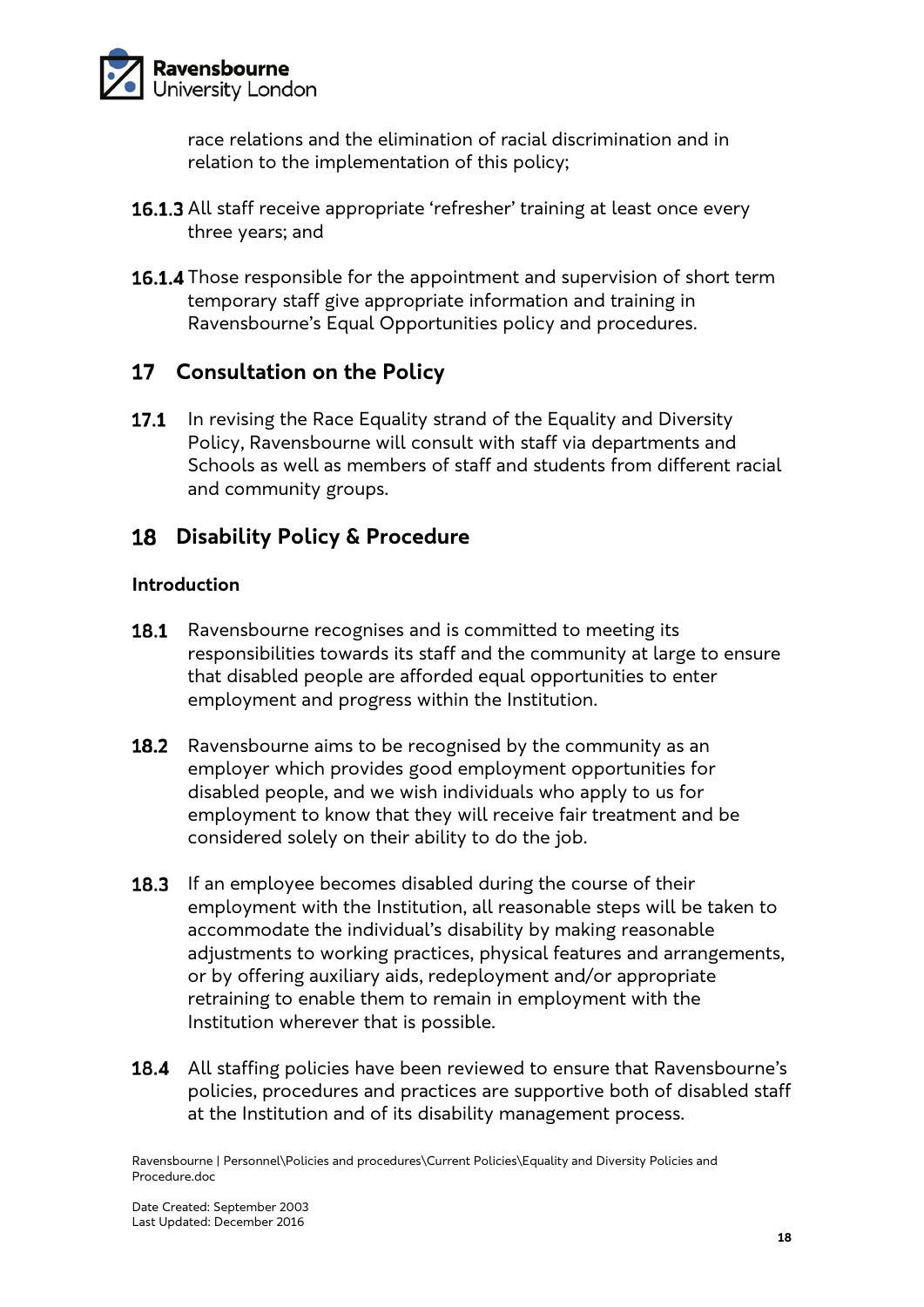

- 18.5 Ravensbourne aims to continue to raise awareness of disability throughout the organisation in order to promote equality and positive attitudes towards disabled people. For example, the Institution will continue to endeavour to provide staff training on disability awareness for all staff involved in recruitment and selection processes.
- 18.6 This policy applies to all members of staff, but is non-contractual and Ravensbourne reserves the right to amend this policy without prior notice.

#### 19 Scope

- 19.1 Direct disability discrimination can occur where an individual is treated less favourably than another person would be treated in the same circumstances because of disability. This type of behaviour can occur because of the individual's disability, the individual's perceived disability or the individual's association with someone who has a disability.
- 19.2 Indirect disability discrimination can occur where there is a rule, policy or practice which seems to apply equally to everyone, actually puts disabled people at a particular disadvantage compared with people who do not share that disability and the rule, policy or practice cannot be objectively justified.
- 19.3 Actions and behaviour considered to be unacceptable include the following, although the list should not be considered exhaustive:
- 19.3.1 unwelcome and persistent attention drawn to a person's disability, which the harasser may perceive as being helpful or kind but which results in the individual feeling targeted and harassed;
- 19.3.2 inappropriate behaviour whether in the form of offensive or intimidating comments or gestures or insensitive jokes or pranks, which targets an individual's disability, even if not deliberately made to hurt the individual targeted;
- 19.3.3 ignoring or shunning a colleague, for example, by deliberately excluding them from a conversation or workplace social activity because of their disability;
- 19.3.4 The use of derogatory language towards or relating to disabled individuals whether oral or written, for example during lectures, tutorials, meetings or interviews; and

Ravensbourne | Personnel\Policies and procedures\Current Policies\Equality and Diversity Policies and Procedure.doc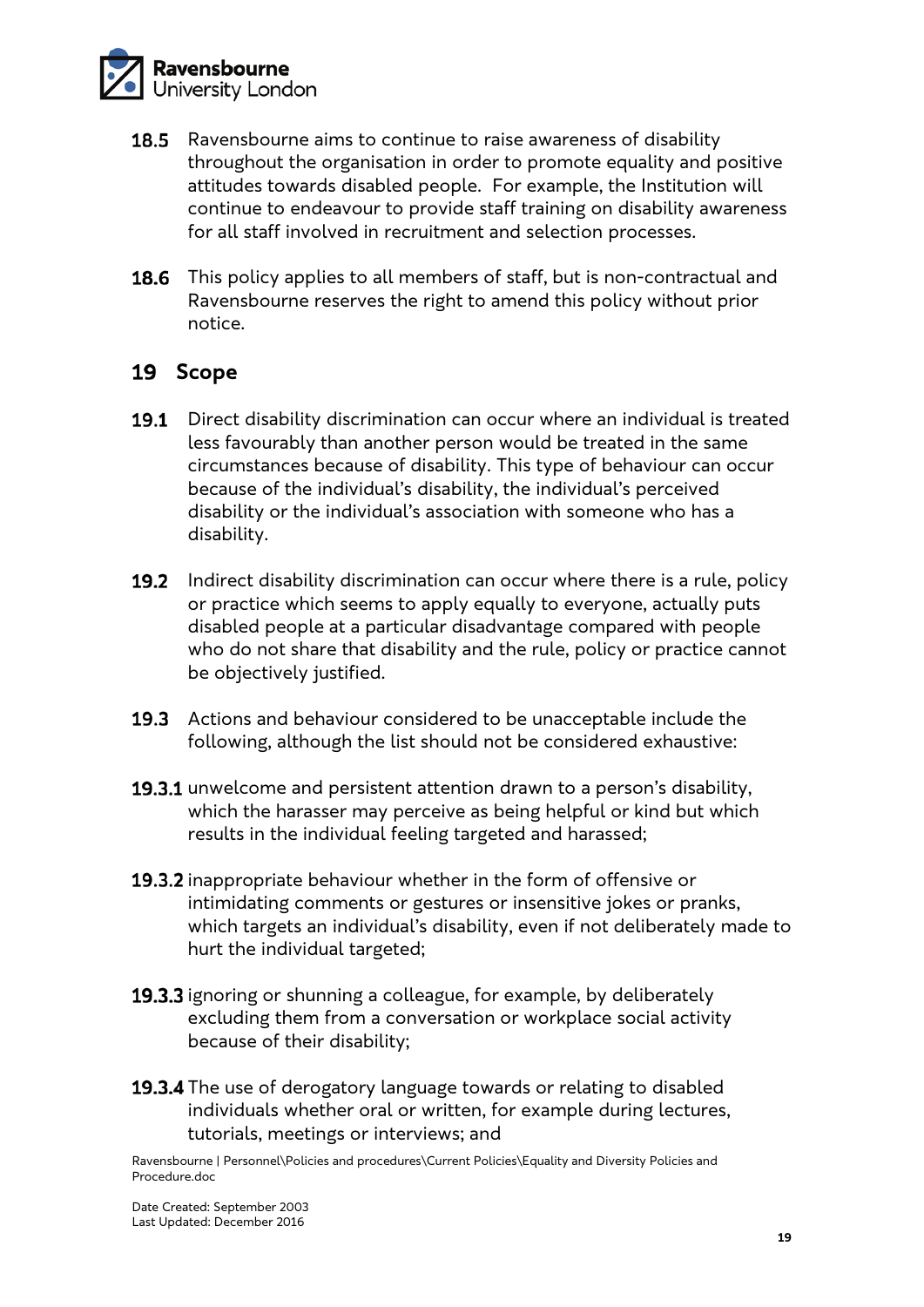

19.3.5 Harassment of disabled individuals.

# **Recruitment and Selection**

- **20.1** The HR team, in consultation with the relevant line managers will seek to ensure that:
- 20.1.1 All disabled candidates who meet the essential criteria detailed in the person specification will be invited for interview
- 20.1.2 Candidates are told clearly how the selection process will operate and will be asked whether they would like any adjustments to assist them in the recruitment process
- 20.1.3 Disabled applicants receive full and fair consideration for all types of vacancies, as well as for training, career development and promotion through the consistent application of the appropriate procedures;
- 20.1.4 The Institution's equality of opportunity statement and disability strapline will be incorporated into job adverts; and
- **20.1.5** Appropriate action will be taken to encourage applications from disabled people.
- 20.2 The HR team is responsible for maintaining close contact with:
- 20.2.1 Disability Rights UK (an externally contracted service) to promote and publicise job vacancies on behalf of the Institution, with the various external disability recruitment organisations; and
- 20.2.2 The Disability Symbol Co-ordinator at the local Jobcentre Plus, who will continue to advise the Institution in respect of further developments that may be appropriate relating to the recruitment and retention of disabled people.

# **Employment with Ravensbourne**

21.1 A risk assessment will be undertaken before the disabled employee begins work. A copy of the risk assessment will be kept in their personnel file. Where appropriate, a personal emergency evacuation plan will also be completed in consultation with the individual. This plan may need to be shared with relevant members of staff, including Institution fire wardens.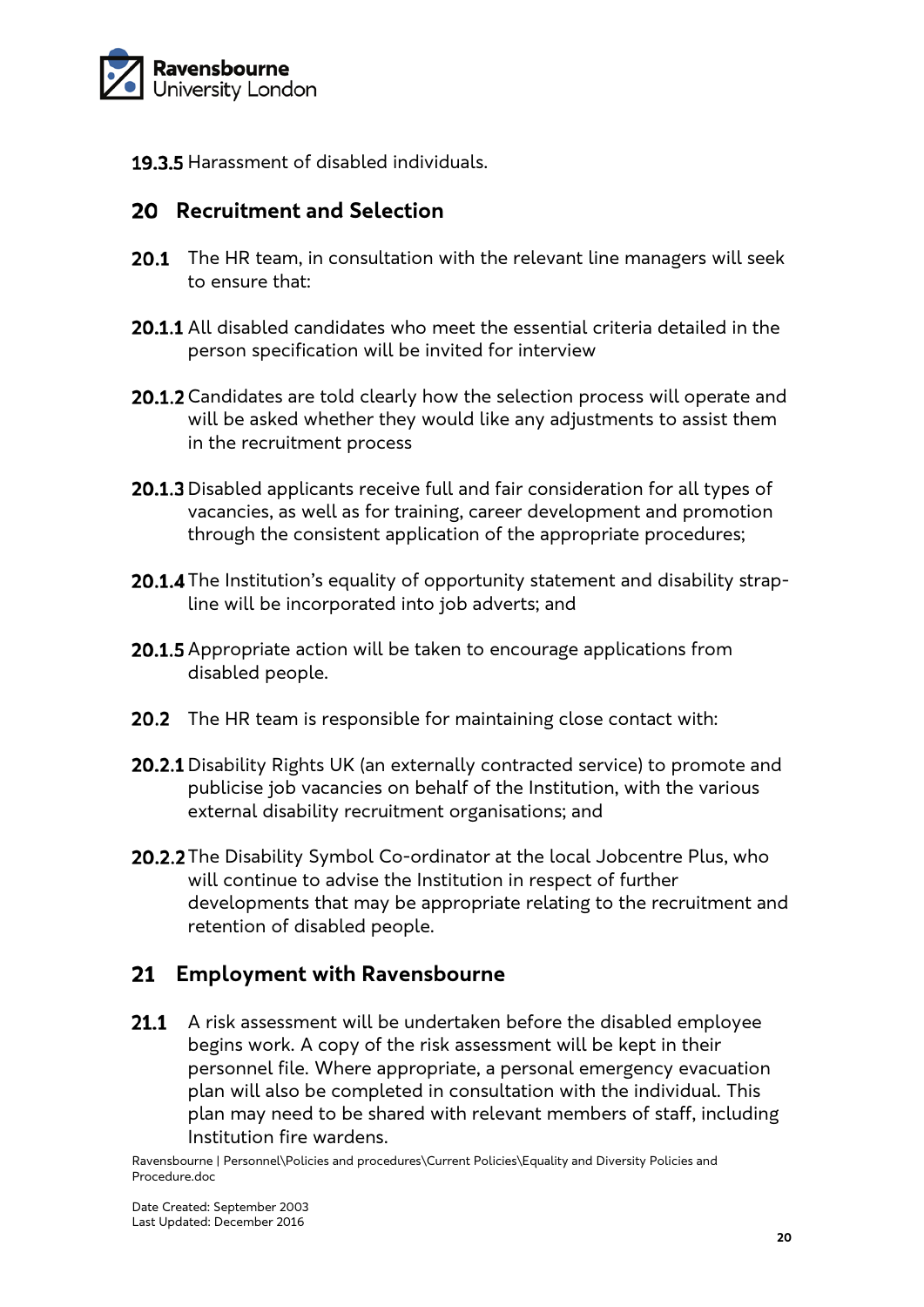

- $21.2$ The Institution will make adjustments where this is reasonable and practical, to the working environment, to working practices and where possible, to terms and conditions of employment in order to ensure that a disabled member of staff is not placed at a disadvantage compared to other staff.
- 21.3 Where adaptation of the Institution's premises is required to enable a disabled staff member to take up employment, HR will liaise with the relevant internal and external individuals to facilitate the appropriate reasonable adjustments.
- $21.4$ HR will be responsible for ensuring that the Reasonable Adjustment Request Form is completed in respect of each disabled employee. Before decisions are taken about whether adjustments can be made, HR will ensure that they have been fully investigated, including carrying out a consultation with the employee concerned, and taking appropriate internal and external advice. Having taken advice as appropriate, HR will be responsible for deciding whether or not the provision of an adjustment will be possible and/or reasonable and for communicating that decision to the individual concerned.
- 21.5 Where advice is needed on a medical condition or on the safety implications of recruiting a disabled employee, HR Officer who will work with the Health Safety Environmental and Quality Manager will contact the Employment Medical Advisory Service for guidance.
- 21.6 The induction programme is important to the successful integration of a new employee into a new job. Following a job offer, HR will organise a meeting to discuss the individual requirements before the employee starts work so that the necessary provision(s) is / are in place on their first day of work. Where reasonable adjustments cannot be made before the agreed start date, the Institution will consider whether the employee may commence work in any event or whether it may be appropriate for the employee to be given special paid leave until they can start work.
- $21.7$ Ravensbourne will take specific steps to ensure that disabled staff have the same opportunities as other staff for career development and training, in order that they may achieve their full potential within the Institution.

Ravensbourne | Personnel\Policies and procedures\Current Policies\Equality and Diversity Policies and Procedure.doc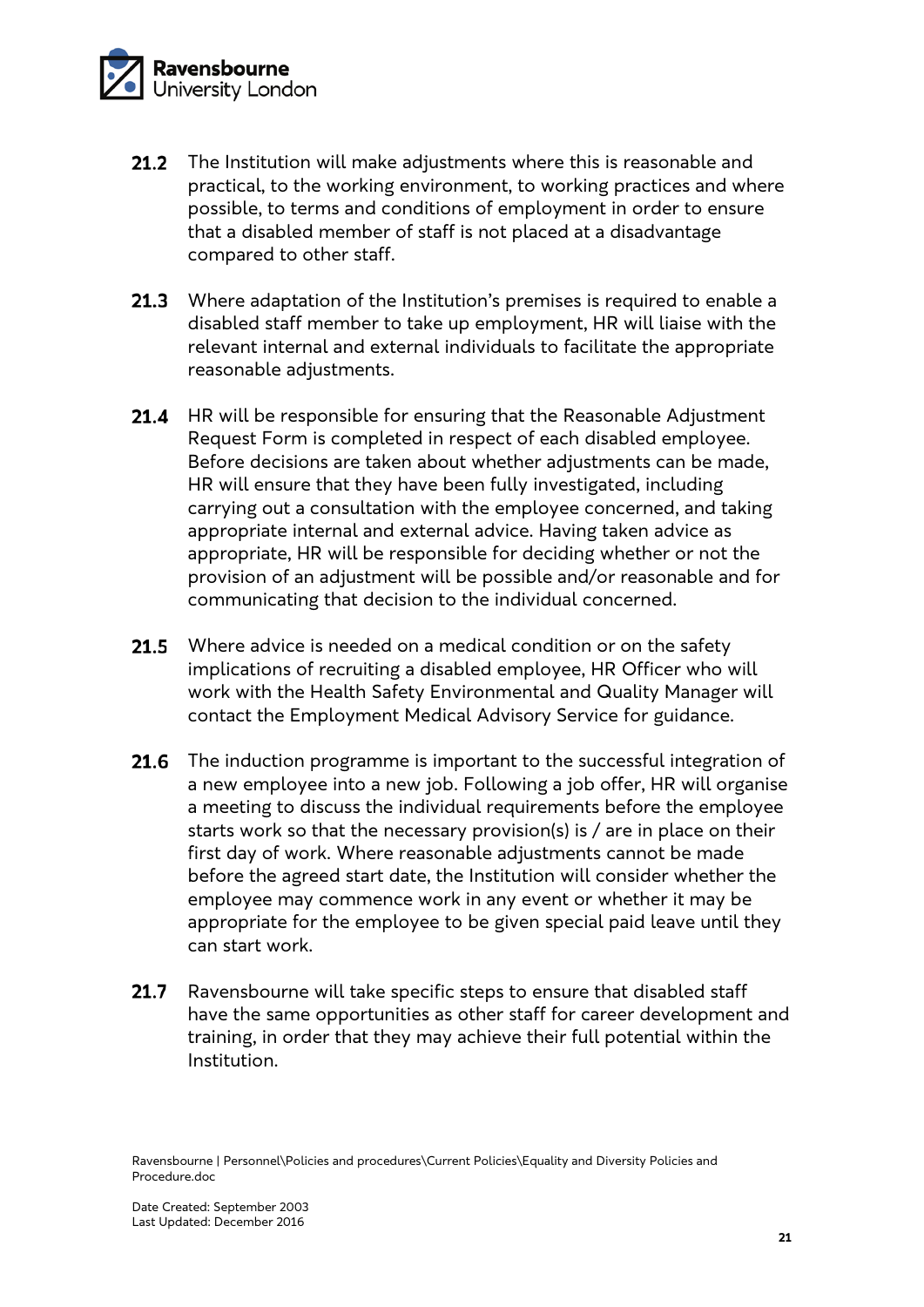

# **Disabilities Arising During Employment**

- 22.1 Ravensbourne is committed to retaining staff who become disabled whilst employed wherever possible.
- 22.2 It is well known that acquiring a disability or experiencing gradual loss of a function can lead to uncertainty, insecurity, and loss of confidence. The Institution aims to ensure that a flexible, understanding and supportive approach to the management of disabled staff will enable them to continue to effectively contribute to their department / cluster and the Institution.
- 22.3 The Institution understands that staff may be reluctant to disclose their disability for many reasons including a fear of discrimination. It is within this context that the Institution will strive to ensure that it continues to cultivate positive attitudes towards disabled people and disability related issues. In time, this will hopefully encourage greater openness amongst staff, who might, at some point during their career at the Institution, become disabled and wish to declare it so that they can receive any required support.
- **22.4** With the agreement of the member of staff concerned, a referral will be made for them to see the Institution's occupational health provider, with a view to providing HR with a better understanding of the individual's disability and work-related requirements.

# **Disclosing disabilities to Ravensbourne**

- 23.1 It is widely understood that most disabled people acquire their disability or health condition during their working lives. In order that the Institution can be aware of which employees are disabled and require specific management or support related to their disability or health condition, all staff will be given an opportunity, during their staff appraisal meetings, to disclose:
- 23.1.1 If they have acquired a disability or long term impairment since their last appraisal meeting;
- 23.1.2 Whether there has been any change in the effect of an existing disability or health condition;

Ravensbourne | Personnel\Policies and procedures\Current Policies\Equality and Diversity Policies and Procedure.doc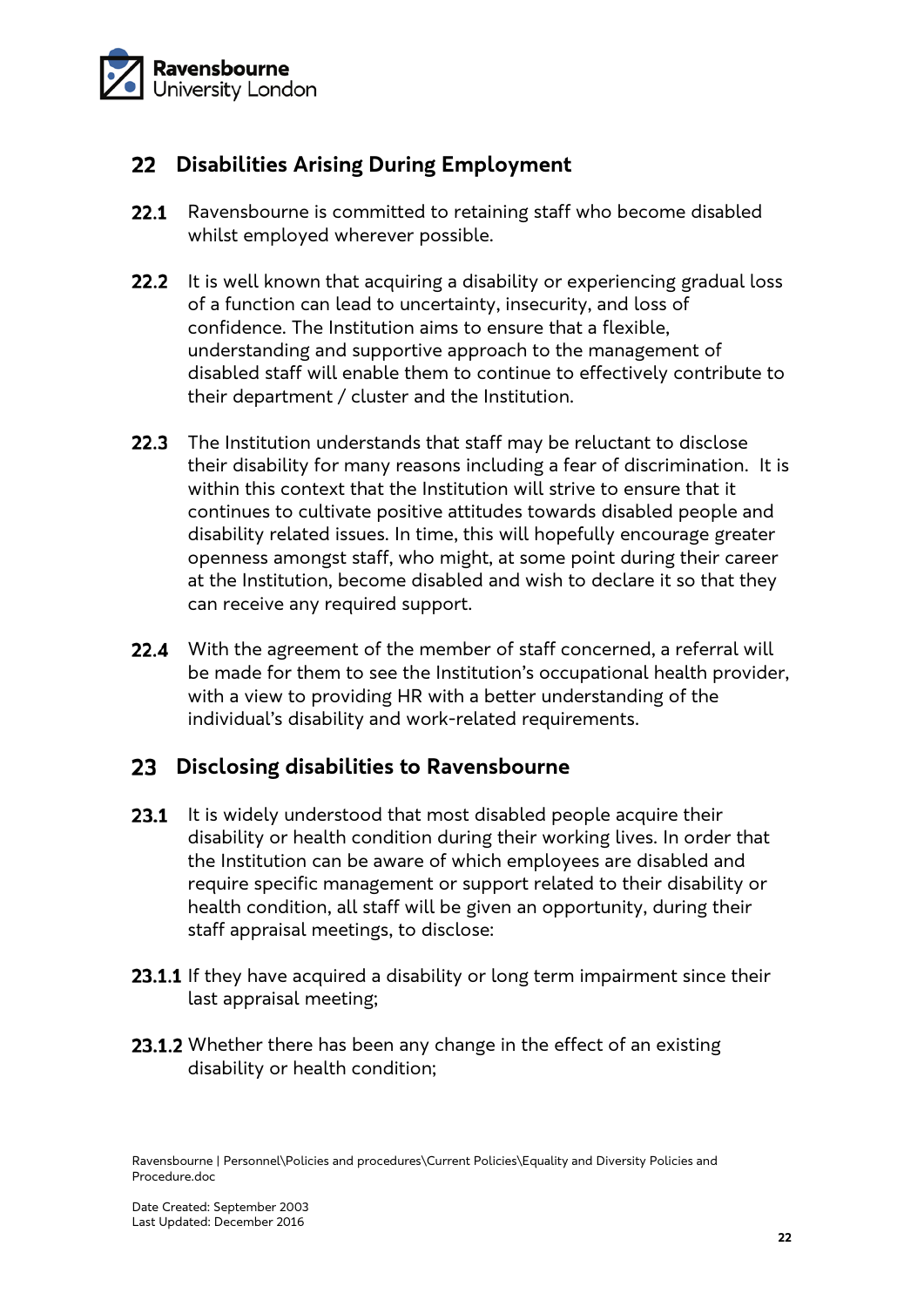

- 23.1.3 If any existing reasonable adjustments are sufficient; and
- **23.1.4** If they would like to discuss the provision of (additional) reasonable adiustments.
- 23.2 Where a member of staff informs their line manager of their disability or health condition, the line manager will seek to reassure them that:
- 23.2.1 Ravensbourne will be supportive and that its aim is to help them stay in work by making reasonable adjustments to meet their needs. This will, amongst other things, involve the staff member and line manager, in conjunction with HR, discussing what can be done to accommodate changes to working practices to enable the member of staff to continue working effectively; and
- 23.2.2 This process is confidential

### **Grievances**

24.1 Ravensbourne is committed to ensuring that staff feel able to raise any concerns they have about their treatment in a safe environment. If any disabled employee considers that they have been treated in a way that is contrary to this policy, the issue should be raised with their line manager or directly with HR if it is not possible or appropriate to raise it with their line manager. Every effort will be made to secure a satisfactory resolution, either through informal measures or formally through the Institution's grievance procedure.

# **Confidentiality**

- 25.1 If a member of staff discloses that they have a disability or health condition, they may want this information to remain confidential. If a reasonable adjustment is needed, as the line manager, you will need to know that an adjustment to work is required. However, neither you nor other colleagues in the department / school need to be told the precise reasons for the adjustment, if the disabled staff member prefers that it remains confidential.
- 25.2 Where a disabled member of staff needs the support of colleagues so that the implementation of adjustments can be successful, you should communicate this and try to encourage them to be open about the disability or health condition or about what they need to help them in

Ravensbourne | Personnel\Policies and procedures\Current Policies\Equality and Diversity Policies and Procedure.doc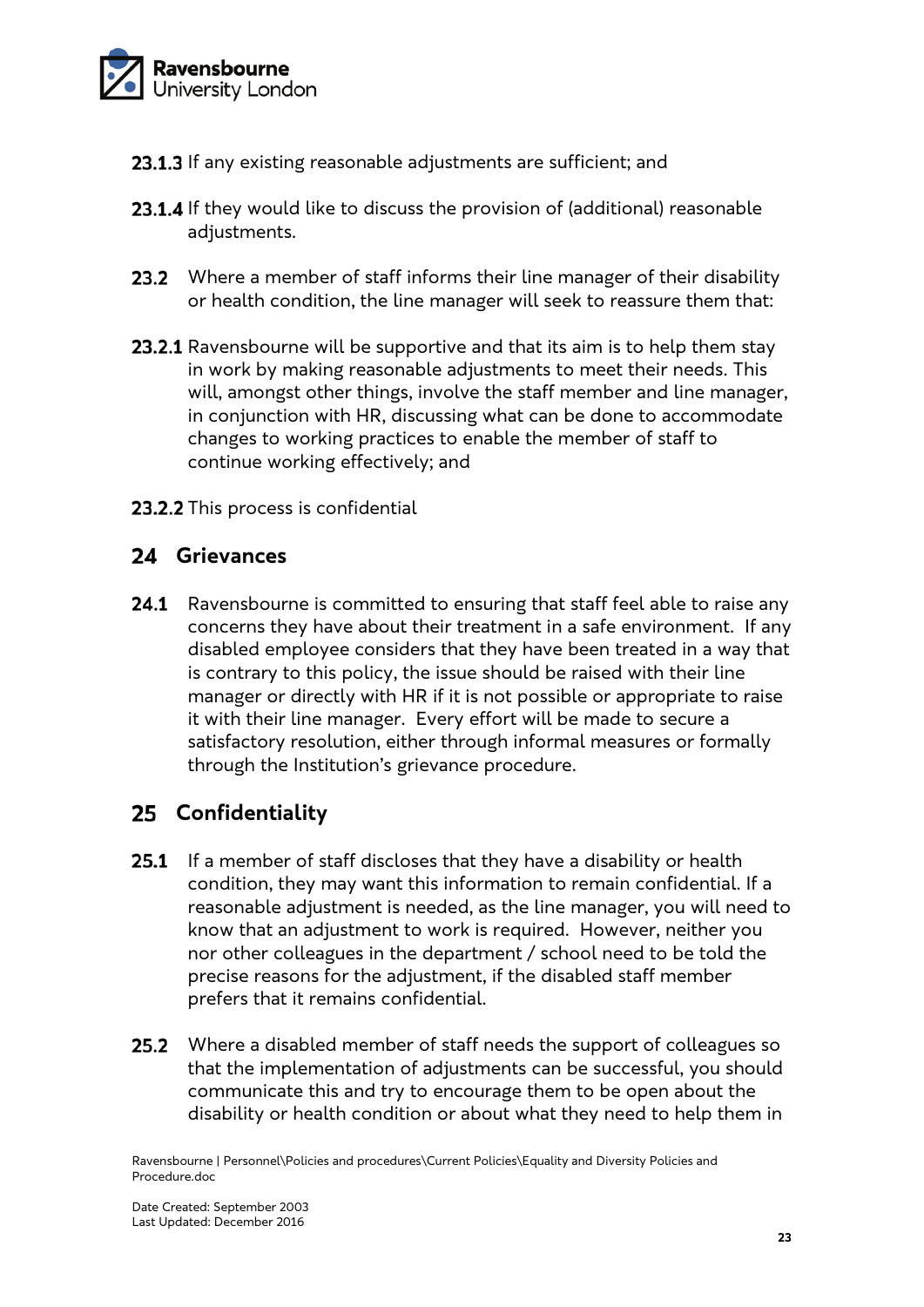

their job. If the member of staff still wants the information to remain confidential their view must be respected.

### **Disability Management Process**

- 26.1 When managing a disability or health condition that is affecting a member of staff's attendance and / or performance at work, as the line manager, you should arrange a meeting with them at the earliest opportunity in order to:
- 26.1.1 State your concerns regarding performance and / or attendance. It is important to stress that the reason for the meeting is to understand whether the difficulties being experienced are as a result of their disability and for you to know what, if any, adjustments can be made to help them. You will need to bear in mind that the member of staff may not be comfortable discussing a disability or health issue and they may initially point to other reasons to explain changes in performance or attendance;
- **26.1.2** Aim to reach an agreement with the member of staff about their current level of performance and/or attendance and why it is happening and agree specific actions to address the performance and / or attendance issues, together with any additional support or resources that are required;
- 26.1.3 Explain to the member of staff that you will organise regular meetings for the two of you to ensure that there is an on-going review and feedback to them. The review process should continue when performance begins to improve. You should not assume that any poor performance was unrelated to disability if there is a quick improvement. In some instances, having had performance issues raised, the member of staff may be working harder than they should at that time to cover up the effects of a disability and this may have serious longer-term consequences for them and the Institution;
- 26.1.4 Where the issue is concerned with behaviour, rather than performance, you will need to talk about specific behaviour and its effects, rather than to make general observations about the individual. The discussion with the member of staff should however result in the same outcomes as for issues related to performance, i.e. aiming to reach agreement about how their behaviour will be treated; and
- 26.1.5 Identify and record adjustments to help the employee improve, as appropriate their performance / attendance and agree targets for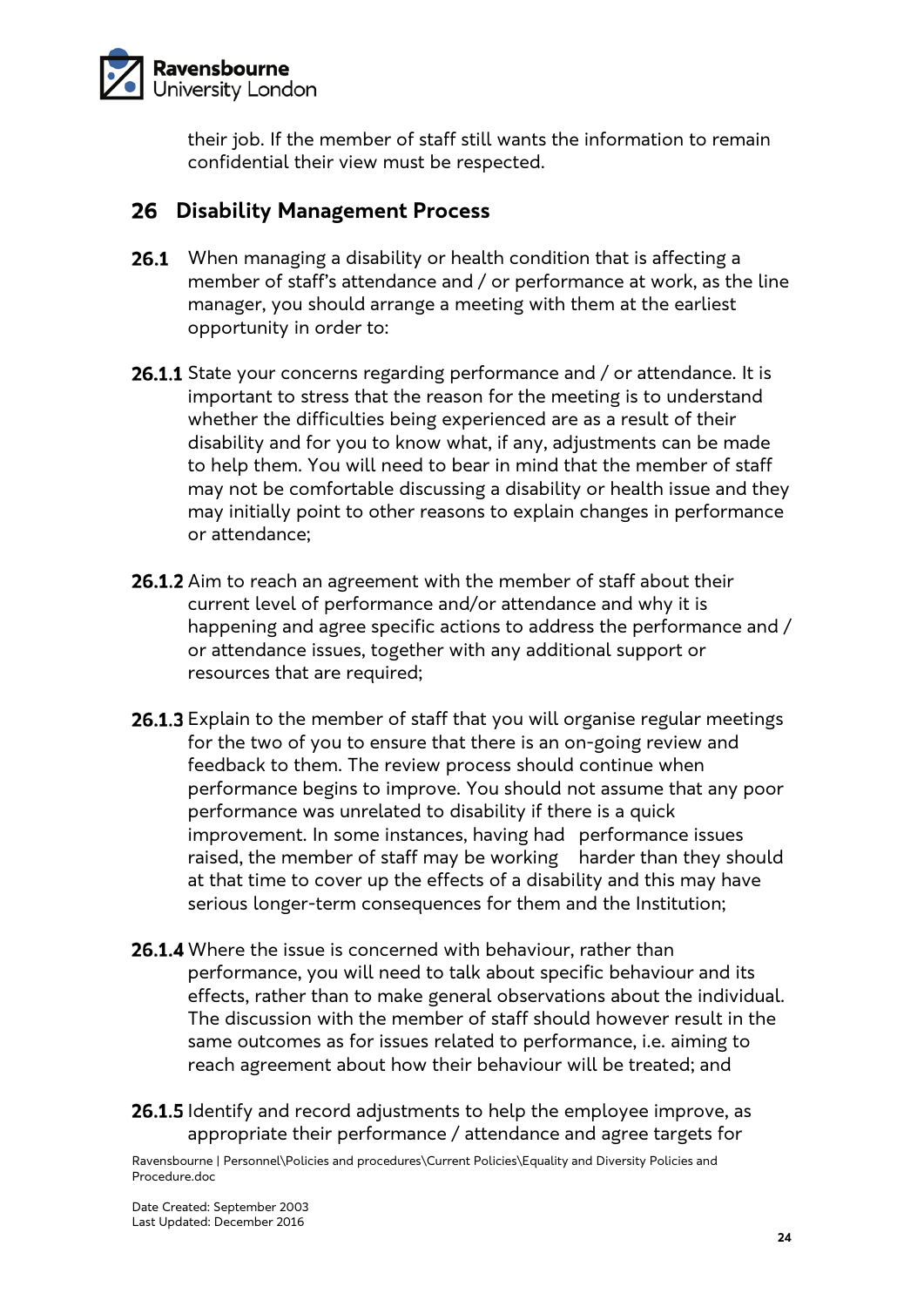

improvement, to reduce the number or length of absences, or to allow for occasional, planned absences. Please use the Reasonable Adjustments Request Form at the end of this document.

### **Reasonable adjustments**

- 27.1 The list below is intended as a guide. It is not exhaustive but provides examples of reasonable adjustments that may be appropriate in particular instances:
- 27.1.1 Providing equipment or altering working arrangements as the member of staff's work space may be aggravating the condition and contributing to their level of absence;
- 27.1.2 Reallocating, temporarily (or permanently) some of the member of staff's tasks to other colleagues, particularly where they are absent from the Institution, and tasks that are urgent cannot wait until the member of staff returns to work;
- 27.1.3 Restructuring the member of staff's job role. This could involve doing the job differently or to a different schedule (flexible working);
- 27.1.4 Based on the job description, dividing the tasks into essential and marginal functions with a view to establishing which tasks may offer scope for restructuring by, for example, assigning particular tasks to other colleagues or a temporary or permanent basis or swapping tasks;
- **27.1.5** Additional breaks during the working day that are accommodated by an extended working day; or
- 27.1.6 Help from Access to Work with for example, taxi fares if this is something which is required by the member of staff
- $27.2$ Ravensbourne will make every effort to arrange reasonable adjustments that can take place within the resources available. However, if Ravensbourne cannot fund the adjustments within its resources, the employee, with the support of HR, can apply to the Access to Work scheme led by the Department for Work and Pensions. Further information can be found on the DWP website.
- 27.3 A Form has been designed to help Ravensbourne determine the nature of the reasonable adjustment(s) sought and decide whether the adjustment(s) requested is reasonable. The form is available from the HR pages on the Intranet. Once completed it will be held on the

Ravensbourne | Personnel\Policies and procedures\Current Policies\Equality and Diversity Policies and Procedure.doc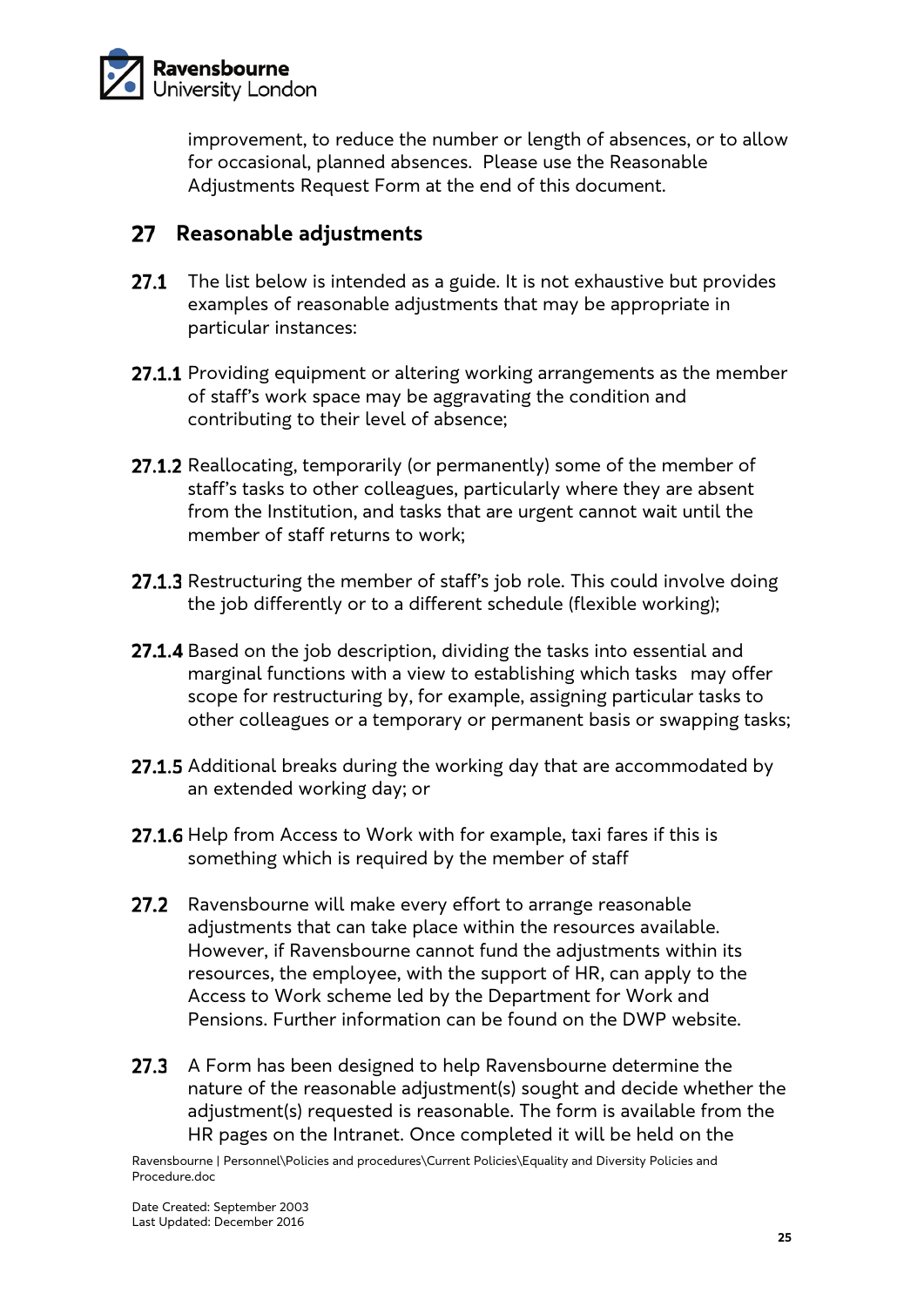

individual's confidential Personnel File and will only be shown to their line manager.

- **27.4** Further information may be needed from the individual and/or the line manager, and expert advice and/or an assessment may be sought where necessary. The views of other colleagues may also be sought where appropriate, and in accordance with the signed employee consent form.
- 27.5 The form should be completed by the employee, with the help of HR, and then be submitted for consideration to the Director of Human Resources. A formal letter will be sent to the employee informing them of the outcome.
- 27.6 Where reasonable adjustments are provided with the approval of the member of staff concerned, as the line manager, you may need to brief colleagues within the department / school about the nature and purpose of the adjustments, especially where there may be a perception or favoured treatment because of, for example, reduced working hours or the provision or specialised equipment.
- $27.7$ Where it is anticipated that the individual will be absent from the Institution for a long period of time the following factors should be taken into consideration:
- 27.7.1 Whether and for how long other staff can cover the absent staff member's workload;
- 27.7.2 The potential disruption that may be caused by the member of staff's absence;
- 27.7.3 Whether or not a temporary replacement can be recruited and how much this will cost; and
- 27.7.4 The size and resources of the Institution and its ability to absorb the cost.

# **Disability Rehabilitation**

28.1 Where a member of staff's disability has necessitated a period of absence from the Institution, depending on the length of absence, a process of disability rehabilitation may be necessary.

Ravensbourne | Personnel\Policies and procedures\Current Policies\Equality and Diversity Policies and Procedure.doc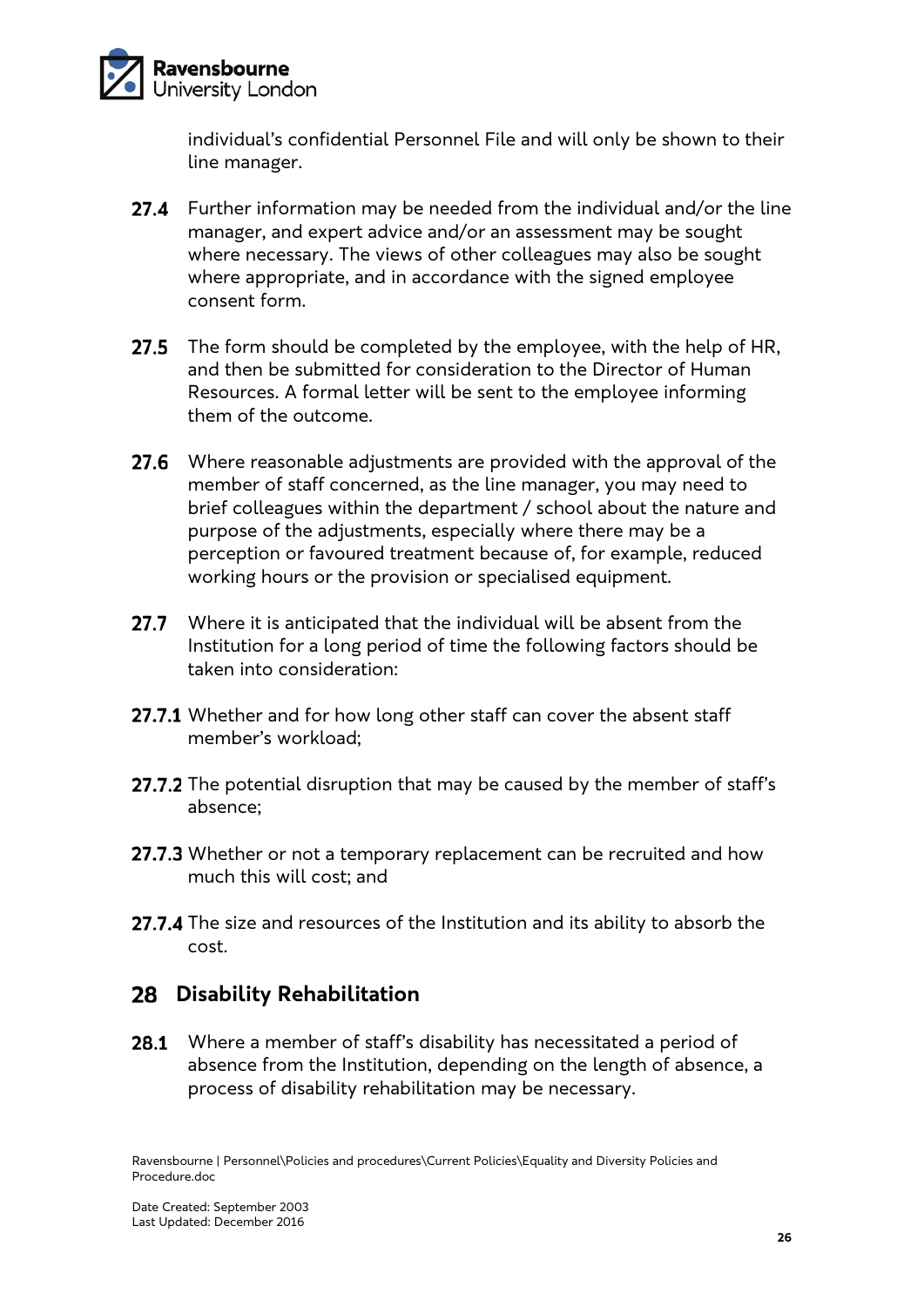

- 28.2 Disability rehabilitation is a process that starts with an assessment of the employee's work potential and the adaptations that can be made to enable the employee to remain in their job. Once it has been decided the employee can return to their present job (or move to another), a programme of rehabilitation and retraining may be necessary.
- **28.3** It will be the responsibility of HR to liaise with the line manager and member of staff so make an informed decision on the way forward, during which time, the employee's job is protected. Part of the discussion might, for example, include whether a phased return to work is appropriate.

#### **Redeployment / suitable alternative employment**

- 29.1 If, after adjustments have been made and / or restructuring of the employee's role has been considered, retention in their current job is not practical, redeployment or suitable alternative employment may be appropriate where suitable job opportunities exist.
- **29.2** This would require the line manager to:
- **29.2.1** Establish what transferable skills the member of staff has that can be used effectively in another role;
- 29.2.2 Define the member of staff's range of skills, experience and ability, linked to career aspirations; and
- 29.2.3 Identify any training or adjustments that could expand that range of skills.

#### **Termination of Employment**

- 30.1 Capability
- **30.1.1** Where a member of staff's performance falls to an unacceptably low standard through deterioration in their health caused by a disability, HR, together with the line manager and the member of staff will:
	- Explore the possibility of restructuring the job to allow for the continuation of employment; and

Ravensbourne | Personnel\Policies and procedures\Current Policies\Equality and Diversity Policies and Procedure.doc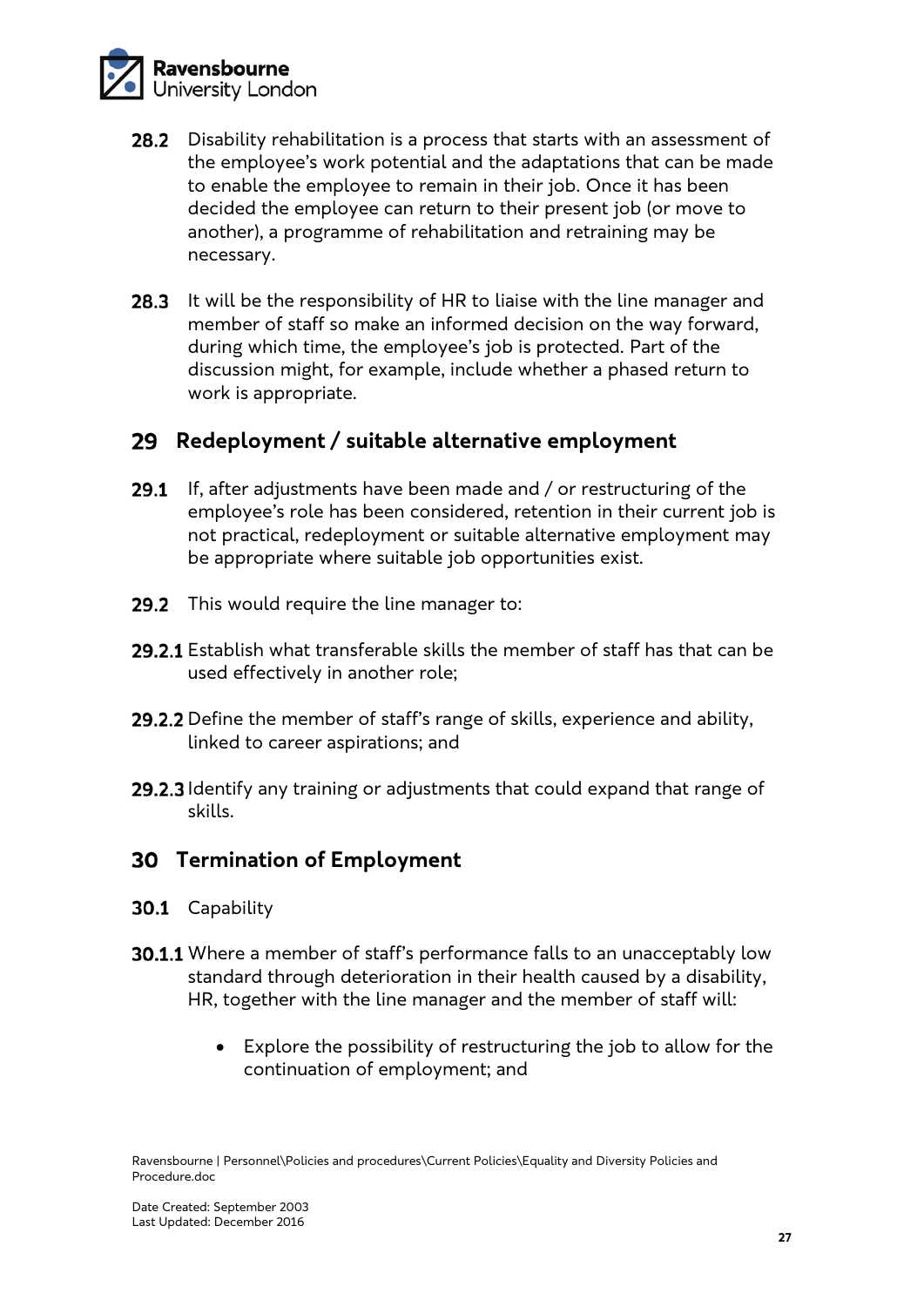

- Consider alternative employment and any other reasonable adjustments which could be made to improve performance to acceptable levels
- 30.1.2 If, after considering the above options, it is apparent that the member of staff cannot realistically continue in employment, Ravensbourne may have no option but to bring their contract of employment to an end. In these circumstances the appropriate policies / procedures will be followed.
- 30.2 Redundancy
- **30.2.1** In a redundancy situation, the particular circumstances of a disabled employee will be given appropriate consideration. Reasonable adjustments will be made to the selection criteria and the procedure followed throughout in order to prevent a disabled employee from being disadvantaged by methods used to implement redundancies, including selection criteria and scoring.

#### **Gender Policy**

- **31.1** This document is a summary statement and should be read in conjunction with the Gender Action Plan. Ravensbourne is committed to gender equality and eliminating sex discrimination.
- **31.2** Direct sex discrimination occurs where a person is treated less favourably, because of gender, than another person would be in similar circumstances. This type of behaviour can occur because of the individual's gender, the individual's perceived gender or the individual's association with a particular gender.
- **31.3** Indirect sex discrimination can occur where a requirement or condition applied equally to men and women discriminates indirectly because the proportion of one sex which can comply with it is much smaller than the proportion of the other sex which can comply with it; the rule is to their disadvantage; and the condition or rule cannot be justified on grounds unrelated to gender. All three conditions must apply.
- **31.4** Actions and behaviour considered to be unacceptable include the following, although the list should not be considered exhaustive:

Ravensbourne | Personnel\Policies and procedures\Current Policies\Equality and Diversity Policies and Procedure.doc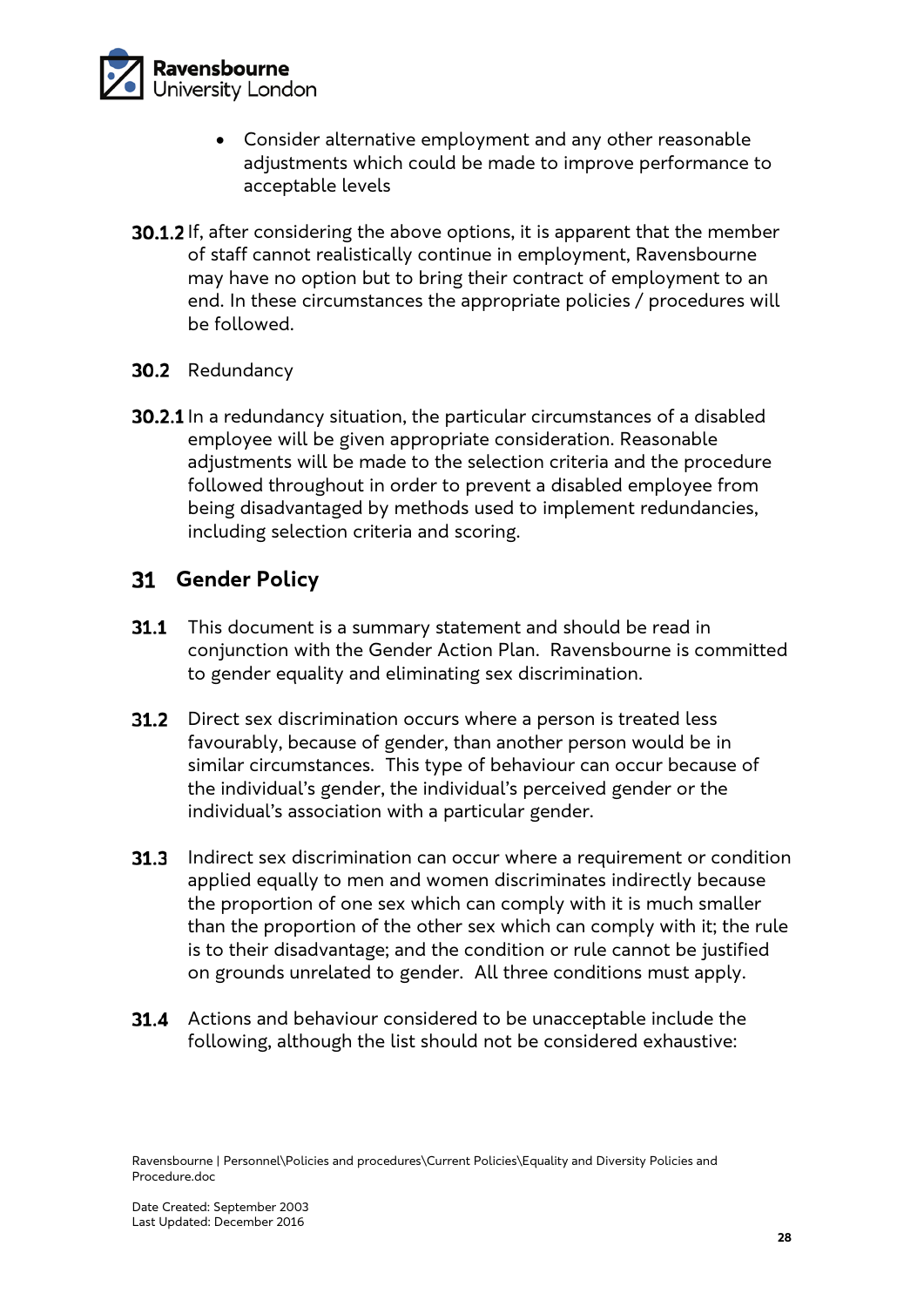

- 31.4.1 unwanted physical conduct or "horseplay". Physical conduct ranges from touching, pinching, pushing or brushing past someone or invading their personal space, to grabbing, shoving, punching and more serious forms of physical or sexual assault
- 31.4.2 unwelcome sexual behaviour, which the harasser may perceive as harmless flirting, and which may involve unwanted suggestions, advances, propositions or pressure for sexual activity suggestions that sexual favours may further an employee's career or that refusal of sexual favours may hinder it;
- 31.4.3 continued suggestions for social activity within or outside the workplace after it has been made clear that such suggestions are unwelcome;
- 31.4.4 inappropriate behaviour whether in the form of offensive or intimidating comments or gestures or insensitive jokes or pranks;
- 31.4.5 the sending or displaying of material that is pornographic or obscene or that some individuals or groups may find offensive (including emails, text messages, video clips and photographs taken or sent using mobile phones or via the internet); and
- 31.4.6 ignoring or shunning a colleague, for example, by deliberately excluding them from a conversation or a workplace social activity.

# **Sexual Orientation Policy**

- **32.1** Ravensbourne is committed to sexual orientation equality and eliminating sexual orientation discrimination.
- **32.2** Direct sexual orientation Discrimination occurs when an individual is treated less favourably than another person would be in similar circumstances because of sexual orientation. This type of behaviour can occur because of the individual's sexual orientation, the individual's perceived sexual orientation or the individual's association with a particular sexual orientation.
- **32.3** Indirect sexual orientation discrimination can occur where a requirement or condition applied equally to those of different sexual orientation discriminates indirectly because the proportion of one sexual orientation which can comply with it is much smaller than the proportion of the other sexual orientation which can comply with it; the rule is to their disadvantage; and the condition or rule cannot be

Ravensbourne | Personnel\Policies and procedures\Current Policies\Equality and Diversity Policies and Procedure.doc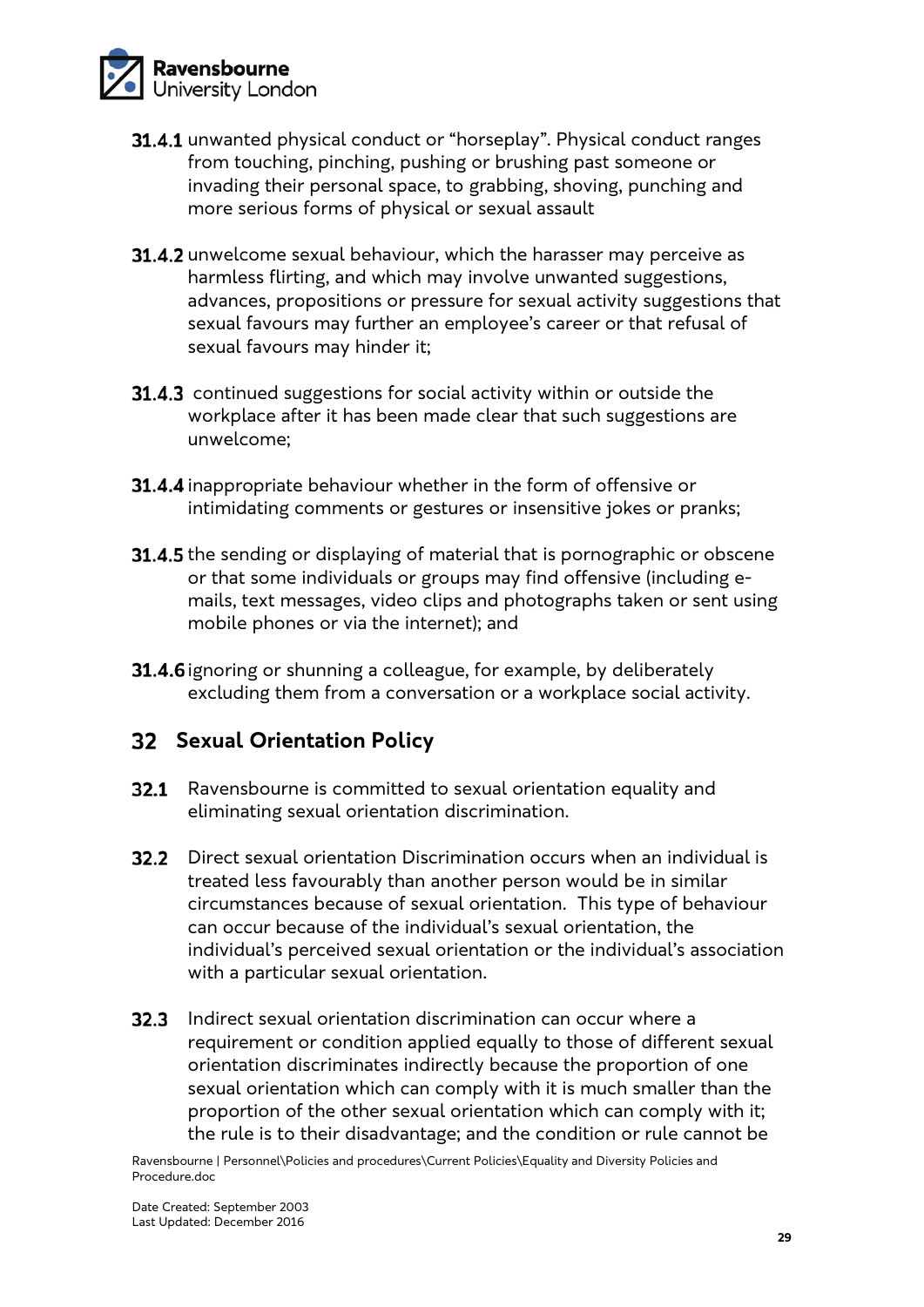

justified on grounds unrelated to sexual orientation. All three conditions must apply.

- **32.4** Actions and behaviour considered to be unacceptable include the following (although this list is not exhaustive):
- 32.4.1 The use of anti-gay and anti-lesbian language, comment or innuendo, whether oral or written, for example during lectures, tutorials, meetings or interviews;
- 32.4.2 Harassment of gay, lesbian, bisexual or heterosexual individuals; and
- 32.4.3 Bringing and/or disseminating discriminatory material such as leaflets or magazines in Ravensbourne.
- 32.4.4 All incidents involving students will be investigated by a senior academic. In the case of a member of staff they will be investigated by a senior member of staff. Where found to be of substance, allegations will be dealt with through Ravensbourne's Grievance and/or Disciplinary Procedures.

### **Age Policy**

- **33.1** The provisions of the Equality Act 2010 prohibit discrimination and harassment on the grounds of age in recruitment, employment, termination of employment and post-employment. There is no minimum or maximum age under the Regulations and as such, all individuals whether younger or older are protected against unlawful age discrimination.
- 33.2 Both as an employer and educational Institution, Ravensbourne is opposed to unlawful ageism and its manifestations. Through the provision of Equal Opportunities training Ravensbourne aims to raise awareness of and prevent ageism amongst staff.
- **33.3** In its policies and procedures, Ravensbourne wishes to establish and maintain non-discriminatory practices within Ravensbourne in relation to ageism.
- **33.4** Both direct discrimination (less favourable treatment because of age) and indirect discrimination (a provision, criterion or practice applied to all but which disadvantages a particular age group) may be justified (and therefore not unlawful) if it is a proportionate means of achieving a legitimate aim. Direct discrimination can occur because of the

Ravensbourne | Personnel\Policies and procedures\Current Policies\Equality and Diversity Policies and Procedure.doc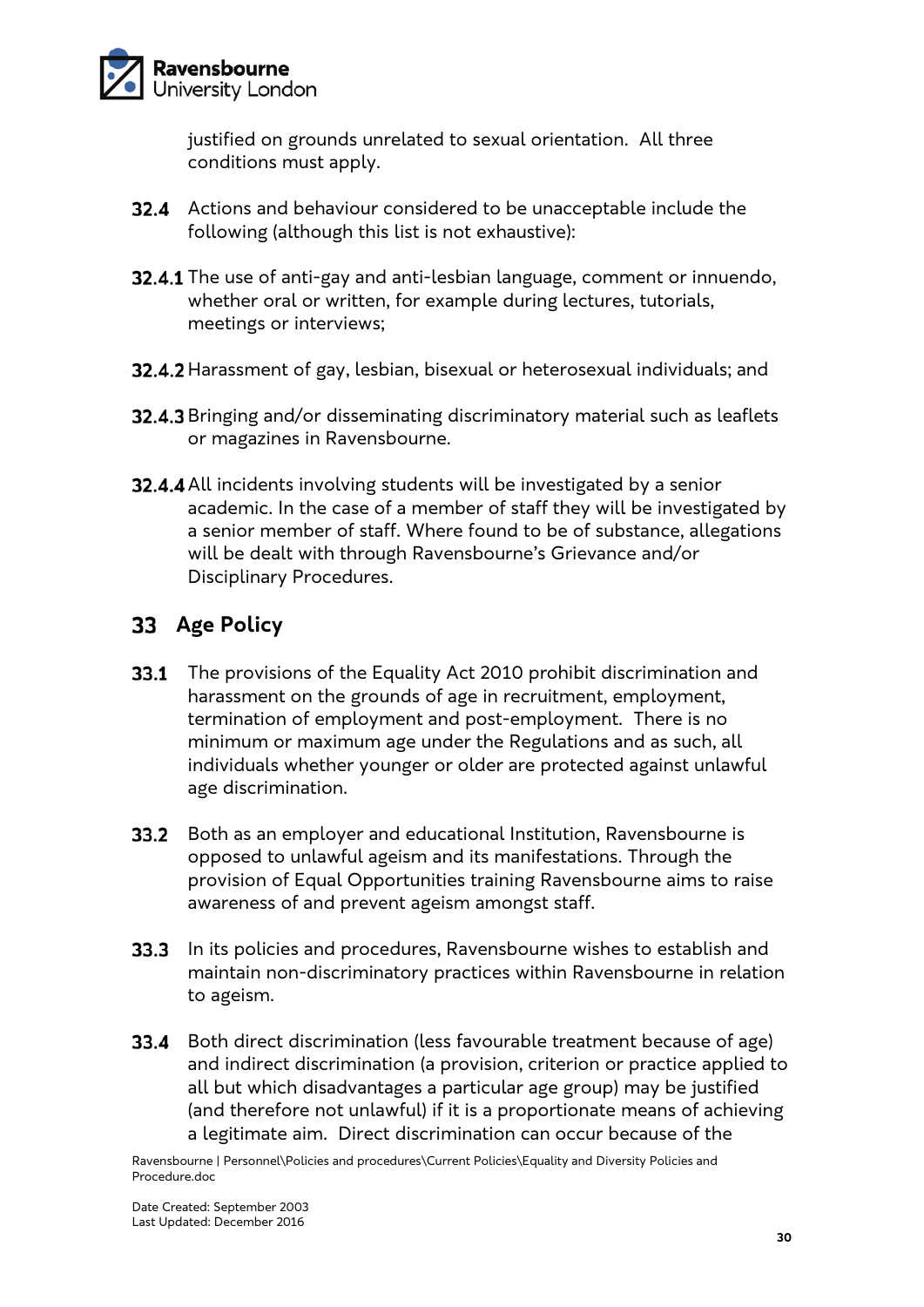

individual's age, the individual's perceived age or the individual's association with a person of a particular age.

33.5 The recruitment and appointment of staff is made on the basis of relevant ability and potential. Opportunities for promotion are made known to all staff and are available to all on a fair and equal basis through the Promotion and Salary Increase Policy and Procedure. An individual's age will not be taken into account in any such employment decisions, nor will assumptions be made about an individual's abilities or potential on the basis of their perceived age, whether older or younger, unless this would be justified within the terms of the Regulations.

# **Pay and Benefits**

Through a process of periodic pay auditing, Ravensbourne aims to ensure that decisions regarding pay continue to be rooted in a robust job evaluation system.

#### **34.1** Retirement and Pensions

Ravensbourne will work with individuals positively, throughout their career to ensure their needs are met and will consider all Flexible Retirement requests, taking into account the potential benefits for Ravensbourne as well as the individual concerned.

#### 34.2 Redundancies

If redundancies become necessary, the retention of staff will be prioritised by reference to skills and expertise and not to consideration of age or length of service or other unlawful grounds.

#### 34.3 Flexible Working

Ravensbourne considers applications for flexible working from all staff, regardless of circumstances, whether it is a legal right or not. This applies equally to all age groups

#### 34.4 Training and Development

All staff have equal access to the application process for training and professional development support and activities.

Ravensbourne | Personnel\Policies and procedures\Current Policies\Equality and Diversity Policies and Procedure.doc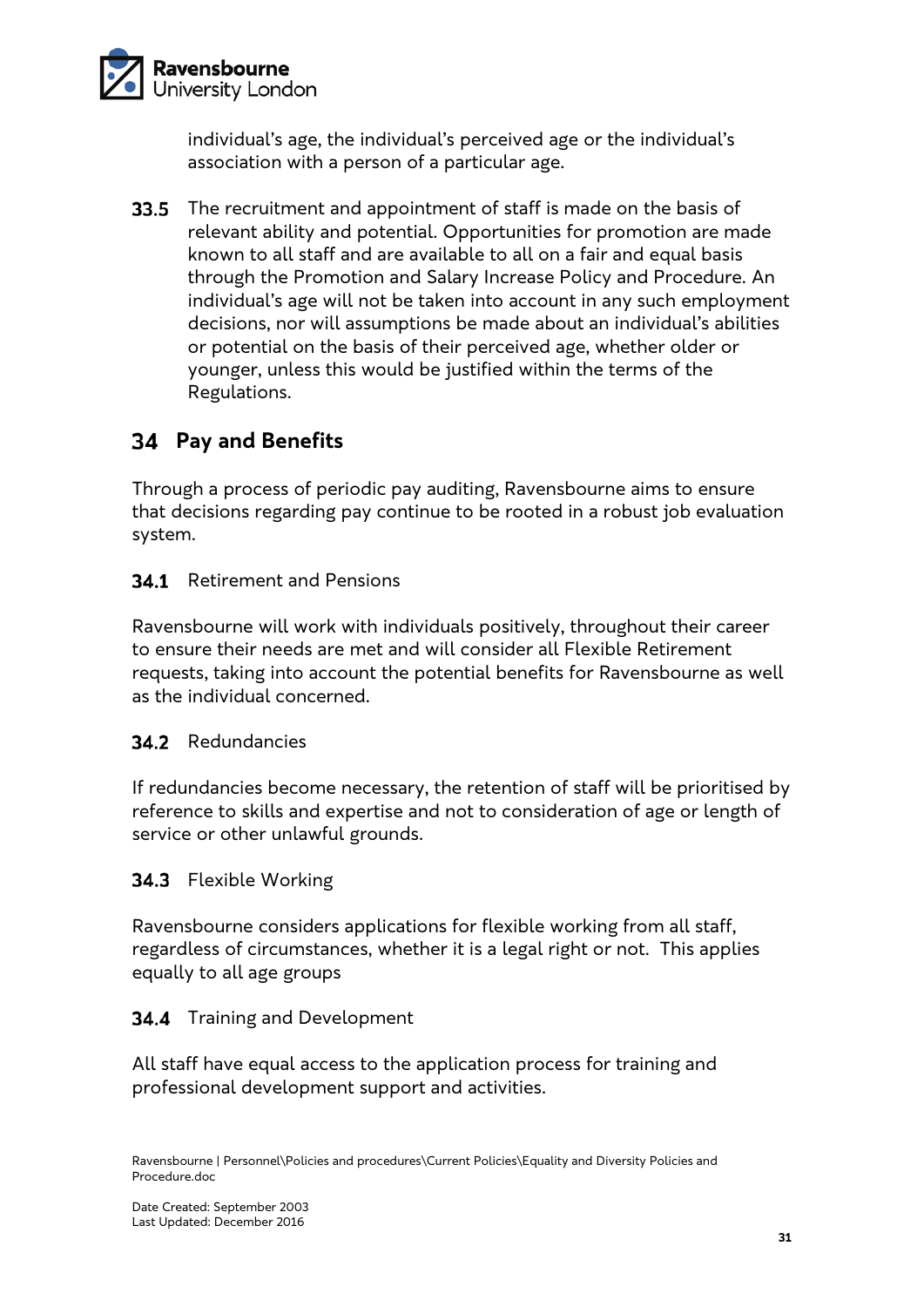

#### 34.5 Monitoring

Ravensbourne collects 'date of birth' data which is contained in the Equal Opportunities Monitoring Form. This information is not available for shortlisting panels. The information is retained by HR for annual statistical reporting purposes.

#### 34.6 Medical

If it necessary for an individual to undergo a medical examination e.g. as a condition of recruitment, no judgments will be made about the person's abilities or fitness for the role on the basis of age.

### **Religion or Belief Policy**

- **35.1** Ravensbourne is committed to religion and belief equality and eliminating discrimination because of religion or belief.
- **35.2** Direct religion or belief Discrimination occurs when an individual is treated less favourably than another person would be in similar circumstances because of religion or belief. This type of behaviour can occur because of the individual's religion or belief, the individual's perceived religion or belief or the individual's association with a person of a particular religion or belief.
- **35.3** Indirect discrimination can occur where a requirement or condition applied equally to all staff and students discriminates indirectly because the proportion of individuals with that religion or belief that can comply with it is much smaller than the proportion of individuals without that that religion or belief who can comply; the rule is to their disadvantage; and the condition or rule cannot be justified on grounds unrelated to religion or belief. All three conditions must apply.
- **35.4** Actions and behaviour considered to be unacceptable include the following (although this list is not exhaustive):
- 35.4.1 The use of anti-religious or anti-belief language, comment or innuendo, whether oral or written, for example during lectures, tutorials, meetings or interviews;
- 35.4.2 Harassment of individuals due to their religion, belief, (or lack of belief); and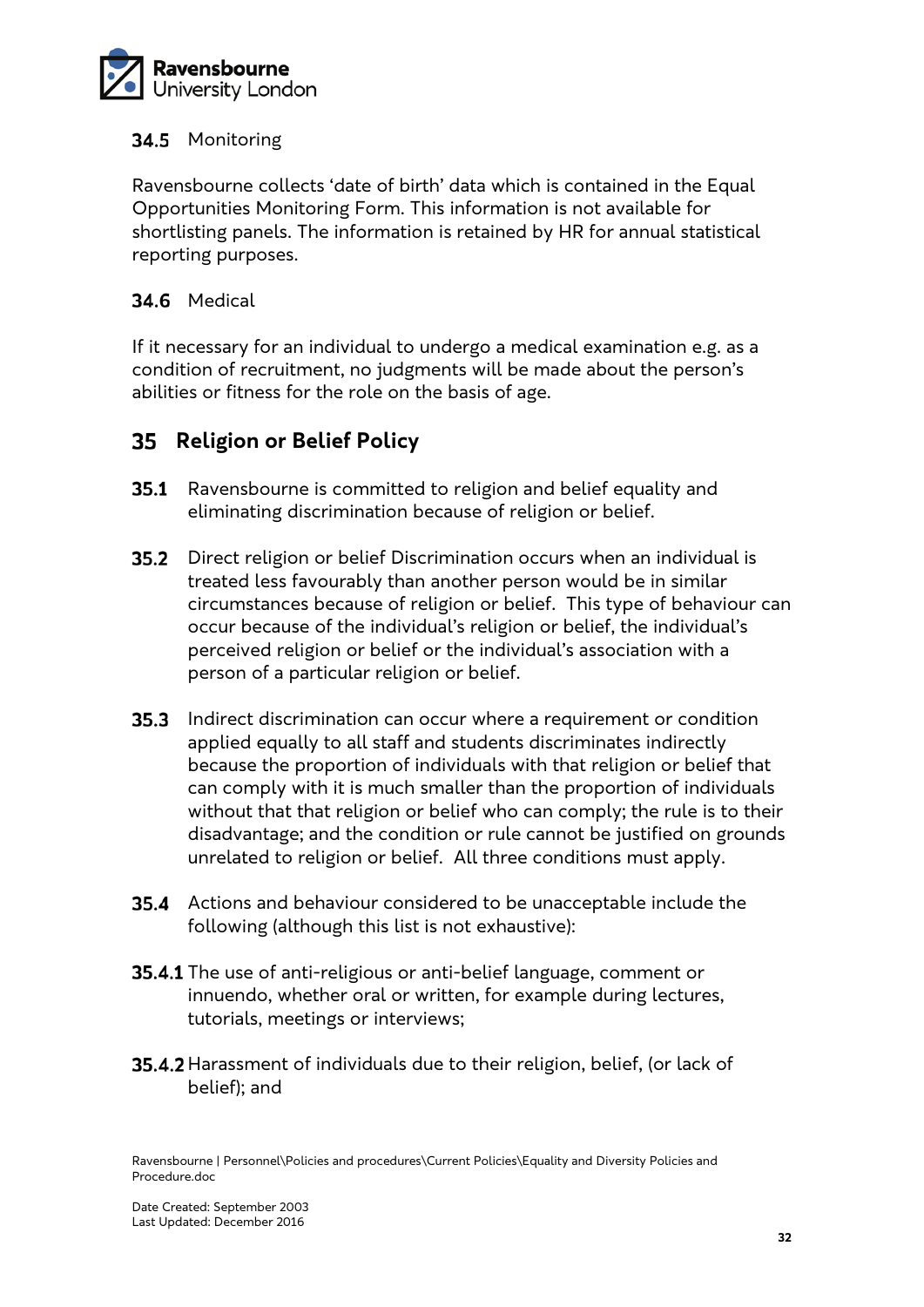

- **35.4.3** Bringing and/or disseminating discriminatory material such as leaflets or magazines in Ravensbourne.
- 35.5 All incidents involving students will be investigated by a senior academic. In the case of a member of staff they will be investigated by a senior member of staff. Where found to be of substance, allegations will be dealt with through Ravensbourne's Complaints, Grievance and Disciplinary Procedures.

### **Marriage and Civil Partnership Policy**

- **36.1** Ravensbourne is committed to marriage and civil partnership equality and eliminating discrimination because of marriage or civil partnership.
- 36.2 Direct of marriage or civil partnership Discrimination occurs when an individual is treated less favourably because they are married or in a civil partnership than a person of a different marital or civil status would be in similar circumstances.
- **36.3** Indirect discrimination can occur where a requirement or condition applied equally to all staff and students discriminates indirectly because the proportion of individuals who are married or in a civil partnership that can comply with it is much smaller than the proportion of individuals who are not married or in a civil partnership who can comply; the rule is to their disadvantage; and the condition or rule cannot be justified on grounds unrelated to marriage or civil partnership. All three conditions must apply.
- 36.4 Actions and behaviour considered to be unacceptable include the following (although this list is not exhaustive):
- 36.4.1 The use of language, comment or innuendo, whether oral or written, for example during lectures, tutorials, meetings or interviews;
- 36.4.2 Harassment of individuals due to their marital or civil partnership status; and
- 36.4.3 Bringing and/or disseminating discriminatory material such as leaflets or magazines in Ravensbourne.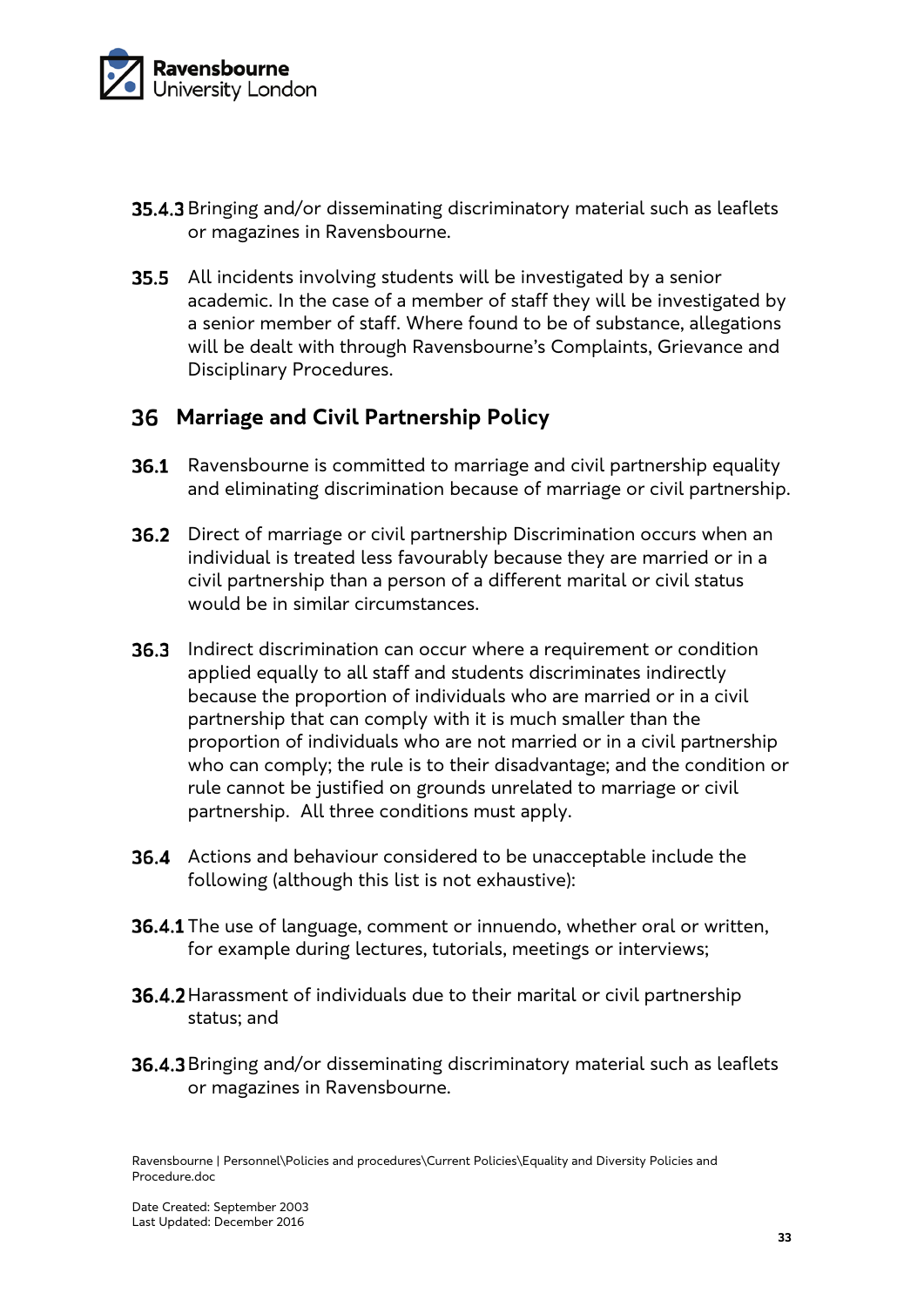

**36.5** All incidents involving students will be investigated by a senior academic. In the case of a member of staff they will be investigated by an external investigator. Where found to be of substance, allegations will be dealt with through Ravensbourne's Complaints, Grievance and Disciplinary Procedures.

### **Gender Re-Assignment Policy**

- **37.1** Ravensbourne is committed to gender re-assignment equality and eliminating discrimination because of gender re-assignment.
- 37.2 Direct gender re-assignment Discrimination occurs when an individual is treated less favourably than another person would be in similar circumstances because of gender reassignment. This type of behaviour can occur because of the individual's gender re-assignment, the individual's perceived gender re-assignment or the individual's association with a person who has undergone or is proposing to undergo gender re-assignment.
- 37.3 Indirect discrimination can occur where a requirement or condition applied equally to all staff and students discriminates indirectly because the proportion of individuals who have undergone gender reassignment (or are proposing to do so) that can comply with it is much smaller than the proportion of individuals without that protected characteristic who can comply; the rule is to their disadvantage; and the condition or rule cannot be justified on grounds unrelated to gender reassignment. All three conditions must apply.
- 37.4 Actions and behaviour considered to be unacceptable include the following (although this list is not exhaustive):
- 37.4.1 The use of language, comment or innuendo, whether oral or written, for example during lectures, tutorials, meetings or interviews;
- 37.4.2 Harassment of individuals due to their gender status on the grounds of transvestism, transsexualism, intersex conditions or any process of gender reassignment, begun or complete; and
- 37.4.3 Bringing and/or disseminating discriminatory material such as leaflets or magazines in Ravensbourne.
- **37.5** All incidents involving students will be investigated by a senior academic. In the case of a member of staff they will be investigated by an external investigator. Where found to be of substance, allegations

Ravensbourne | Personnel\Policies and procedures\Current Policies\Equality and Diversity Policies and Procedure.doc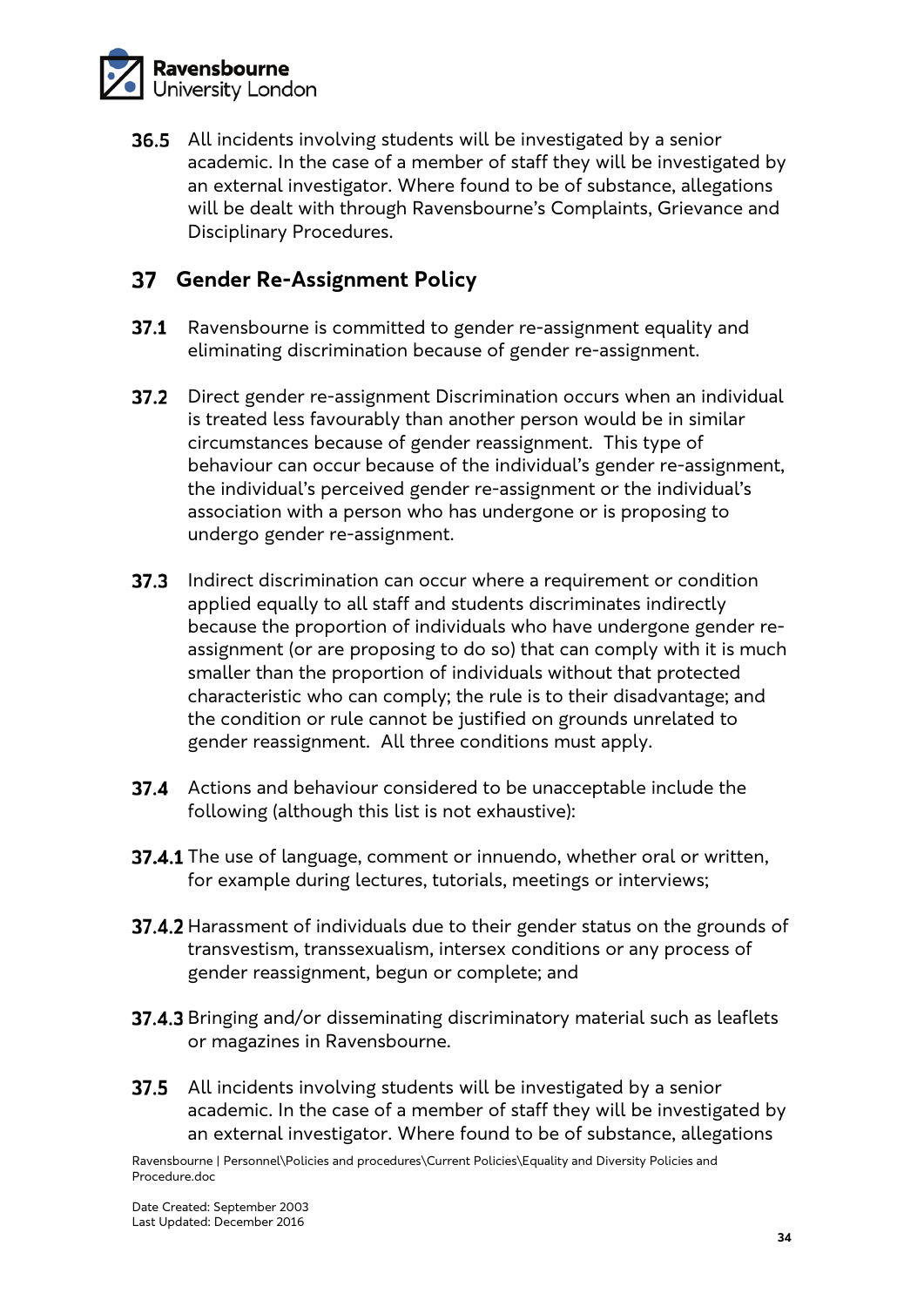

will be dealt with through Ravensbourne's Complaints, Grievance and Disciplinary Procedures.

# **Pregnancy and Maternity Policy**

- **38.1** Ravensbourne is committed to pregnancy and maternity equality and eliminating discrimination because of pregnancy and maternity.
- **38.2** Discrimination because of pregnancy or maternity is where an individual who is pregnant, suffering from a pregnancy related illness, has exercised or is exercising a right in relation to maternity leave is treated unfavourably because of that fact.
- **38.3** Actions and behaviour considered to be unacceptable include the following (although this list is not exhaustive):
- 38.3.1 The use of language, comment or innuendo, whether oral or written, for example during lectures, tutorials, meetings or interviews;
- **38.3.2** Harassment of individuals due to their biological status or they have taken or are on maternity leave; and
- **38.3.3** Bringing and/or disseminating discriminatory material such as leaflets or magazines in Ravensbourne.
- 38.4 All incidents involving students will be investigated by an external investigator. In the case of a member of staff they will be investigated by a senior member of staff. Where found to be of substance, allegations will be dealt with through Ravensbourne's Complaints, Grievance and Disciplinary Procedures.

# **Equal Pay Policy**

#### **Background**

39.1 Human Resources undertook an Equal Pay Audit with staff in post as at December 2014. Ravensbourne implemented the Framework Agreement using the Hay Evaluation system in October 2006. This was the second Equal Pay Audit undertaken since the successful implementation and was based on gender, ethnicity, disability, age, by academic/support, and by part-time/fulltime status. However, to give such a generic summary does not give an accurate overview and therefore the focus is based on relevant grading's.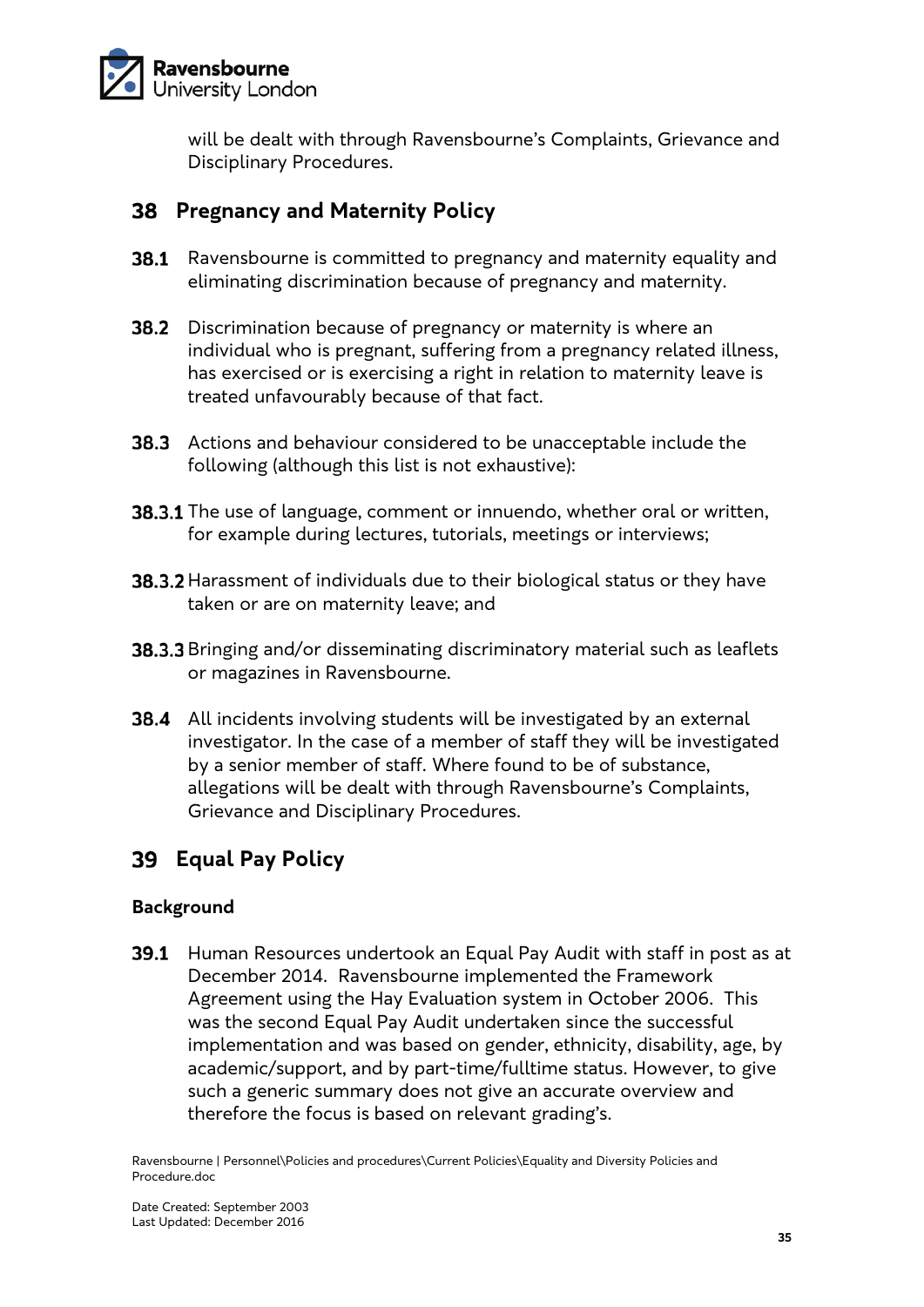

- **39.2** Staff have been graded as either Administrator, Co-ordinator, Officer, Lecturer, Manager, Senior Lecturer, Course Leader, Middle Manager or Senior Manager, which is consistent with our internal grading structure, in order to give a more accurate overview.
- 39.3 The results of the audit have identified no significant pay differentials between the groups examined. Any differences that do exist are within the range of expectations for Ravensbourne which has been able to implement fair pay bands based upon the job description for the role, as a result of the vast majority of roles being individualised as opposed to generic.

### **Policy Principles**

- 40.1 Ravensbourne is an equal opportunities employer and as such is committed to the principle of equal pay for all staff whilst in employment. Ravensbourne believes and strives to ensure that all staff receive equal pay for equal work.
- **40.2** In order to continue to endeavour that Ravensbourne maintains equal pay, Ravensbourne will continue to provide a transparent pay system which is based on objective criterion and free from bias. Ravensbourne will:
- **40.2.1** Regularly review and monitor all of its pay practices, including those who may be absent through long term sick leave, or on maternity leave;
- 40.2.2 Continue to provide staff as necessary with information on Ravensbourne's pay practices, which include salary review letters, and policies on Grade Progression and Job Evaluation; and
- 40.2.3 Conduct an Equal Pay Audit every 3 years.

### **Complaints**

41.1 Complaints from staff who believe they are not paid on an equal basis should be made in the first instance to the relevant line manager in accordance with the Promotion Policy.

Ravensbourne | Personnel\Policies and procedures\Current Policies\Equality and Diversity Policies and Procedure.doc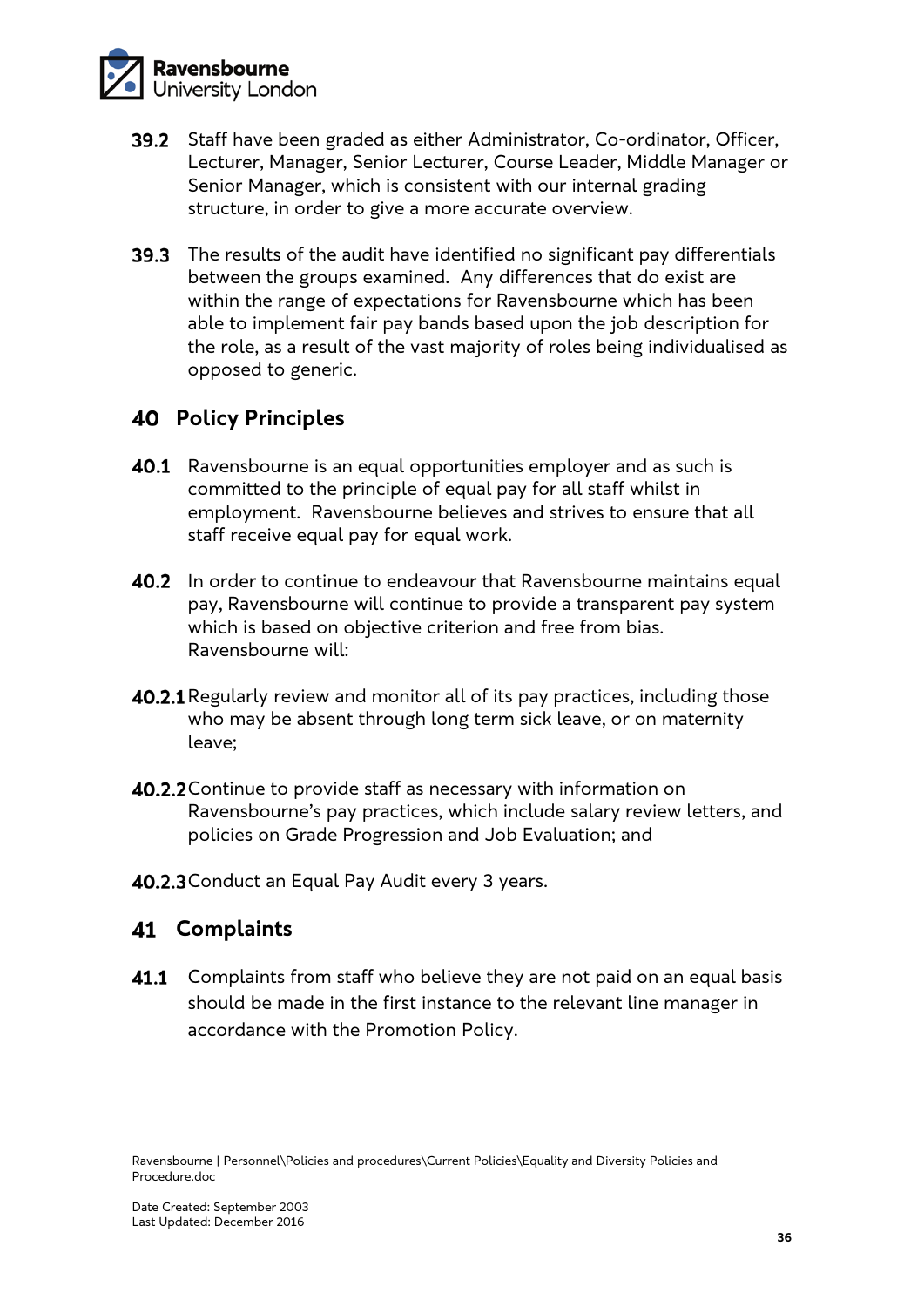

# **Bullying and Harassment Code of Practice**

# **42** Introduction

- 42.1 Ravensbourne wishes to create and maintain a learning environment where every individual is treated with dignity and respect, and which is free from harassment or other forms of bullying. This policy sets out examples of the type of conduct that may constitute harassment or bullying and Ravensbourne's commitment to eliminating such conduct.
- **42.2** Where harassment or bullying is shown to have taken place it will be dealt with under the Disciplinary Procedure as a form of misconduct. In some cases, it may be treated as gross misconduct leading to summary dismissal of those responsible.
- 42.3 Under the Health and Safety at Work Act 1974 Ravensbourne has a duty to provide its staff and students with a safe place and system of work. This includes an environment free from harassment and bullying that may, in certain circumstances, also amount to unlawful discrimination.
- 42.4 Ravensbourne is also responsible for ensuring that staff and students are protected from unlawful harassment, bullying or discrimination in the course of their work on grounds of sex, sexual orientation, marital or civil partnership status, gender reassignment, race, religion or belief, colour, nationality, ethnic or national origin, disability, HIV/AIDS status or age.
- 42.5 Individual staff or students may also in some cases be held legally liable for harassing other staff or students or third parties, and may be ordered to pay compensation by a court or employment tribunal.

#### **Harassment**

- 43.1 Harassment is defined as any unwanted physical, verbal or non-verbal conduct which has the purpose or effect of violating the recipient's dignity or creating an intimidating, hostile, degrading, humiliating or offensive environment for them.
- **43.2** Harassment often (but not exclusively) targets the religion, colour, nationality, ethnic or national origin of the victim. However, it can

Ravensbourne | Personnel\Policies and procedures\Current Policies\Equality and Diversity Policies and Procedure.doc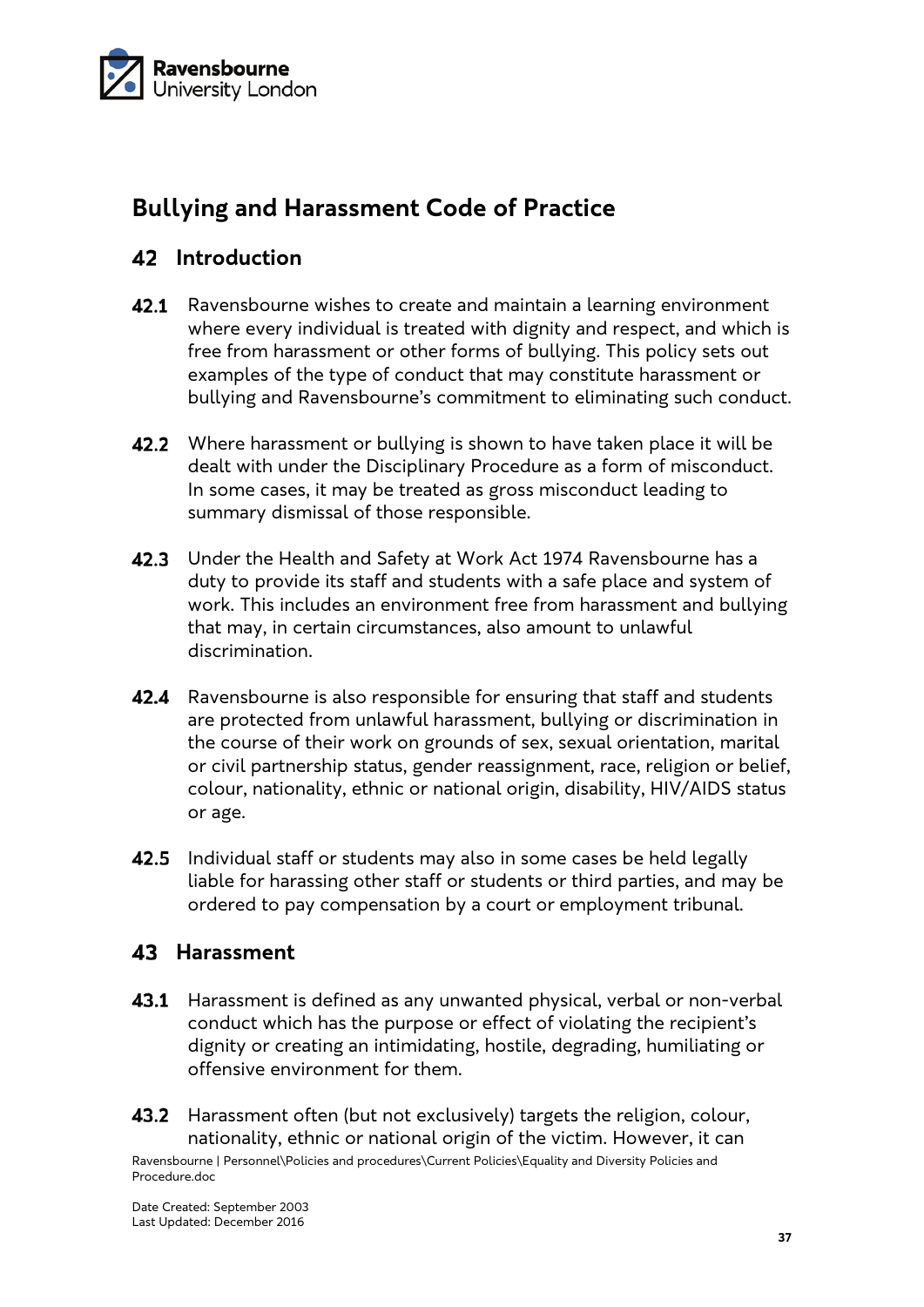

relate to any protected characteristic with the exception of marriage and civil partnership status and pregnancy or maternity. However, Ravensbourne does not tolerate harassment on any grounds.

- 43.3 A single incident of unwanted or offensive behaviour to one individual can amount to harassment.
- 43.4 Examples of harassment include:
- **43.4.1** Inappropriate behaviour whether in the form of offensive or intimidating comments or gestures or insensitive jokes or pranks;
- 43.4.2 The sending or displaying of material that is, for example, racist or sexist or that some individuals or groups may find offensive (including e-mails, text messages, video clips and photographs taken or sent using mobile phones or via the internet);
- **43.4.3** Ignoring or shunning a worker, for example, by deliberately excluding them from a conversation or a workplace social activity; and
- **43.4.4** Spreading malicious rumours or insulting someone by word or behaviour.

# **Bullying**

- **44.1** Bullying many be characterised as offensive, intimidating, malicious or insulting behaviour, an abuse or misuse of power, through means that undermine, humiliate, denigrate or injure the recipient. Power includes both personal strength and the power to coerce others through fear or intimidation. Bullying is often a form of harassment and can undermine an individual's self-confidence, competence and selfesteem. As with harassment, bullying can take the form of physical, verbal and non-verbal conduct.
- **44.2** Legitimate and constructive criticism of an individual's performance or behaviour, or reasonable requests made of an individual in the course of their employment will not constitute bullying.
- 44.3 In coming to a decision on whether bullying and harassment has actually taken place, the defining principle is whether the behaviour was unacceptable by reasonable, normal standards and is disadvantageous or unwelcome to the person subjected to it.

Ravensbourne | Personnel\Policies and procedures\Current Policies\Equality and Diversity Policies and Procedure.doc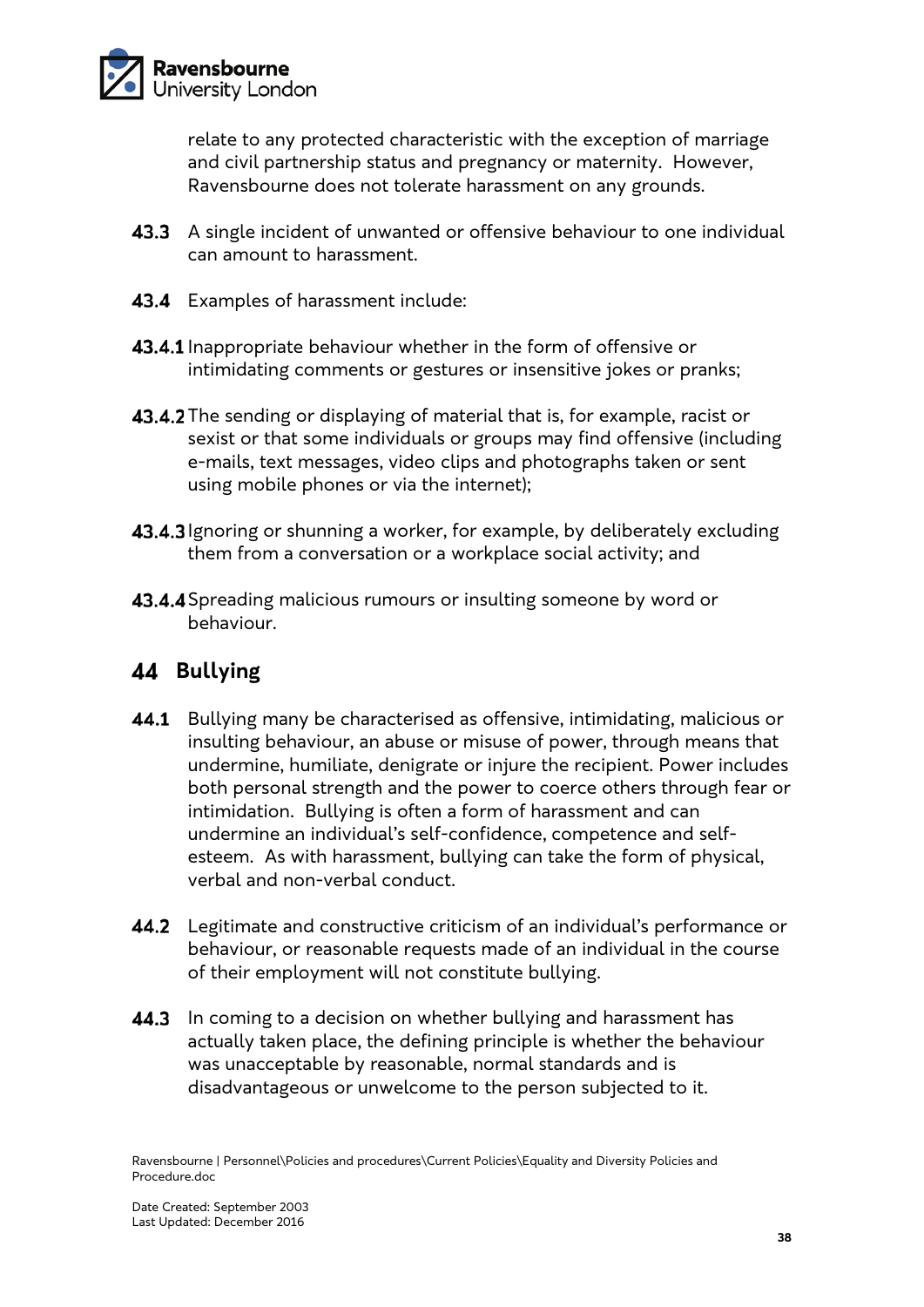

#### **Complaints Procedure**

- **45.1** It is important that any issues are resolved as quickly and as fairly as possible to maintain good working relationships. In most cases this can be done on an entirely informal basis.
- 45.2 However, there are occasions when a more formal approach may be necessary.
- 45.3 Staff should use Ravensbourne's Complaints Policy and Procedure for this purpose. Students should use the Student Complaints Procedure.
- 45.4 Both are designed to deal with individual complaints quickly, fairly, and confidentially.
- 45.5 All complaints made under these procedures will be treated seriously and with discretion. Proceedings and records of any complaint will be kept as confidential as possible, but individuals must appreciate that complaints cannot always be formally investigated on an entirely confidential basis. This is because complaints must be investigated fairly and in most cases the alleged harasser has a right to know who the complainant is and to have full details of the complaint they face so they can defend themselves. Ravensbourne will always ask a complainant for their consent before disclosing any information which might identify them to a third party, under this procedure.
- 45.6 Ravensbourne will make every effort to protect its staff and students from harassment, victimisation or discrimination for making a complaint or assisting in an investigation. Any acts of retaliation or intimidation against an employee or student will be treated as a disciplinary offence.
- **45.7** Employees and students will not be subjected to any future unfair treatment on the basis that they have made a complaint or assisted in an investigation under this procedure irrespective of the outcome.
- 45.8 However, staff and students should be aware that complaints of discrimination, harassment or victimisation maliciously which are not made in good faith, will be the subject of disciplinary action.
- 45.9 Even where a complaint is not upheld, consideration will be given to how the continuing relationship between the employee or student

Ravensbourne | Personnel\Policies and procedures\Current Policies\Equality and Diversity Policies and Procedure.doc